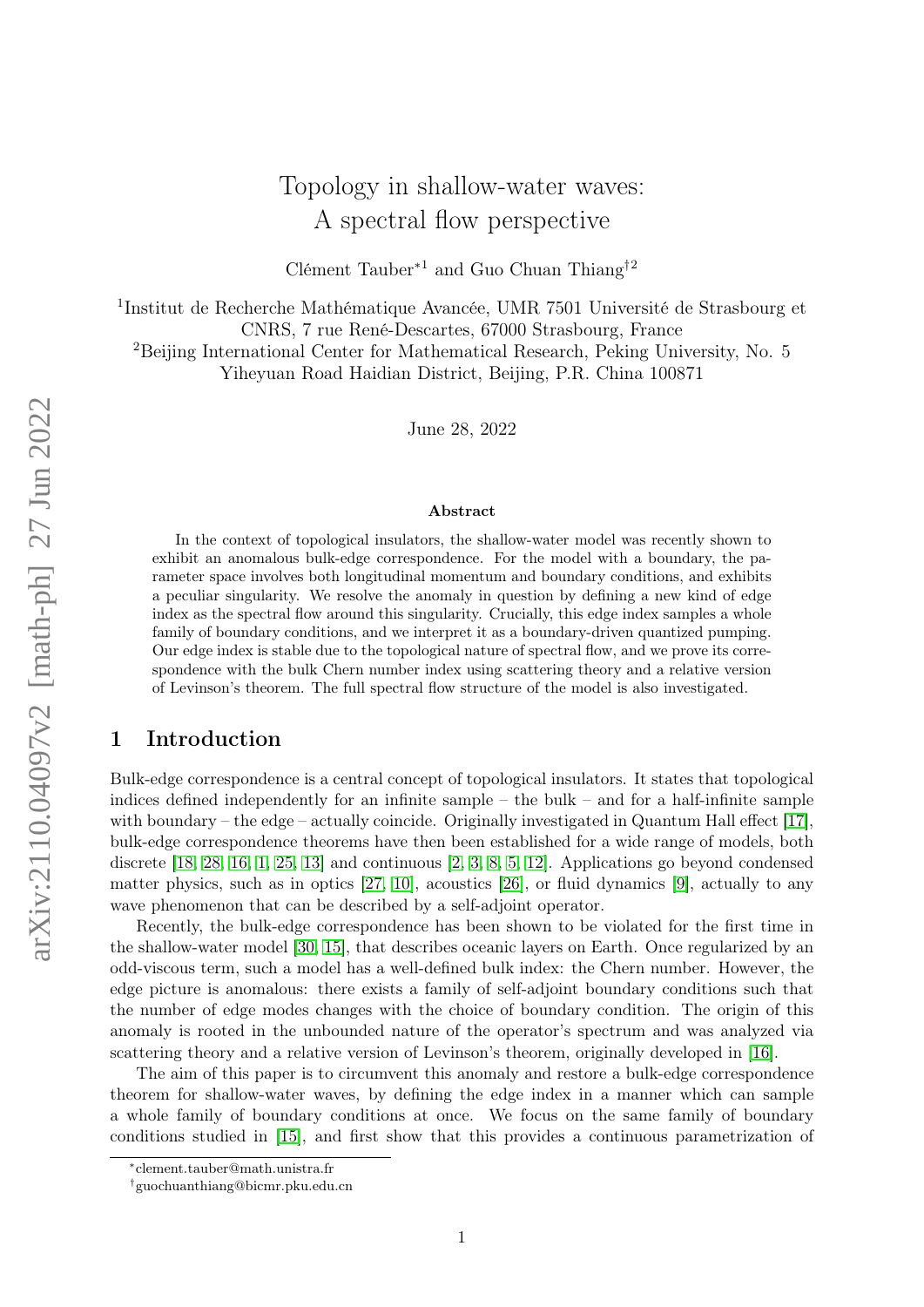boundary operators. There is a special point in the joint parameter space of momentum and boundary conditions, at which self-adjointness is lost. We define the edge index as the spectral flow along a loop encircling this special point, and show that it defines a topological index which coincides with the bulk Chern number. The situation is similar to that of Weyl semimetals, which exhibits spectral flow around singularities in the boundary momentum space where the Fredholm condition is lost [\[31\]](#page-20-1).

Spectral flow is a powerful concept that has been used for bulk-edge correspondences in 2D discrete models of topological insulators in [\[16,](#page-19-3) [11,](#page-19-11) [6\]](#page-18-6), and 3D Weyl semimetals in [\[31,](#page-20-1) [14\]](#page-19-12). In our context, the spectral flow along a loop counts the signed number of crossings of edge mode branches with an energy level, as the loop is traversed. Usually, a boundary condition is fixed when computing the number of edge modes, but this way of counting leads to an anomalous mismatch with the bulk index [\[15\]](#page-19-10). With hindsight, it is unsurprising that the correct edge index should sample different boundary conditions, since the bulk index does not pick out any particular boundary condition. Furthermore, our edge index reveals the intriguing occurrence of quantized pumping over a cycle of boundary conditions.

The interpretation of spectral flow as a topological quantum pump has a longstanding tradition, where the system is usually probed via cycles of external parameters such as fluxes [\[20,](#page-19-13) [21,](#page-19-14) [2\]](#page-18-1). To our knowledge, our edge index is the first to involve a cycle of genuine boundary conditions of the sample. Fictitious cycles of boundary conditions were previously considered by the second author in [\[31,](#page-20-1) [7\]](#page-18-7).

Finally, we show that our new edge index is stable against perturbations, a crucial feature of topological quantities. This relies on a generalization of the naive spectral flow definition, based on [\[22,](#page-19-15) [4\]](#page-18-8), which deals with the occurrence of possible pathological edge mode branches. As a byproduct we investigate the complete spectral flow structure of the model.

Outline. In Section [2,](#page-1-0) we provide, as a warm-up, an elementary example of the new type of topological quantum pump discussed above. Our main results on the bulk-boundary correspondence for the shallow-wave model are presented in Section [3.](#page-2-0) The proofs are detailed in Sections [4](#page-6-0) and [5.](#page-9-0) Finally, in Section [6,](#page-15-0) we discuss the full spectral flow structure of the shallow-water model on a half-space.

# <span id="page-1-0"></span>2 Charge pumping via a cycle of boundary conditions

On a line, the free Schrödinger particle governed by the Hamiltonian  $\Delta = -\frac{d^2}{dx^2}$  has spectrum  $[0, \infty)$ . There appears to be nothing topological about this operator, i.e. it has no bulk topological index.

We might therefore expect the same for the particle on the half-line  $x \ge 0$ . This is not the case. To conserve probability, we need self-adjoint boundary conditions at  $x = 0$ , and these are given by (see pp.  $144$  of  $[24]$ )

$$
\psi'(0) + a\psi(0) = 0, \qquad a \in \mathbb{R} \cup \{\infty\}.
$$

Here,  $a = 0$  labels the Neumann Laplacian on the half-line, while the Dirichlet Laplacian is labelled by  $a = \infty$ , which is identified with  $a = -\infty$ . The remaining  $a \neq 0, \infty$  label Robin boundary conditions. Altogether, the parameter space of boundary conditions is the compactified line  $\mathbb{R}\cup\{\infty\}$  (i.e. a circle), and we write  $\Delta_a$  for the half-line Laplacian subject to the a-boundary condition.

The essential spectrum of each  $\Delta_a$  remains  $[0, \infty)$ . However, once  $a > 0$ , the operator  $\Delta_a$ acquires an eigenvalue  $-a^2$  with normalizable eigenfunction  $e^{-ax}$ . Thus, as the parameter a is increased along the loop  $\mathbb{R} \cup {\infty}$ , one eigenvalue emerges out of the essential spectrum when  $a = 0$ , and it decreases towards  $-\infty$  as a is increased towards  $\infty$ . This "charge pump" is illustrated in Figure [1](#page-2-1) below.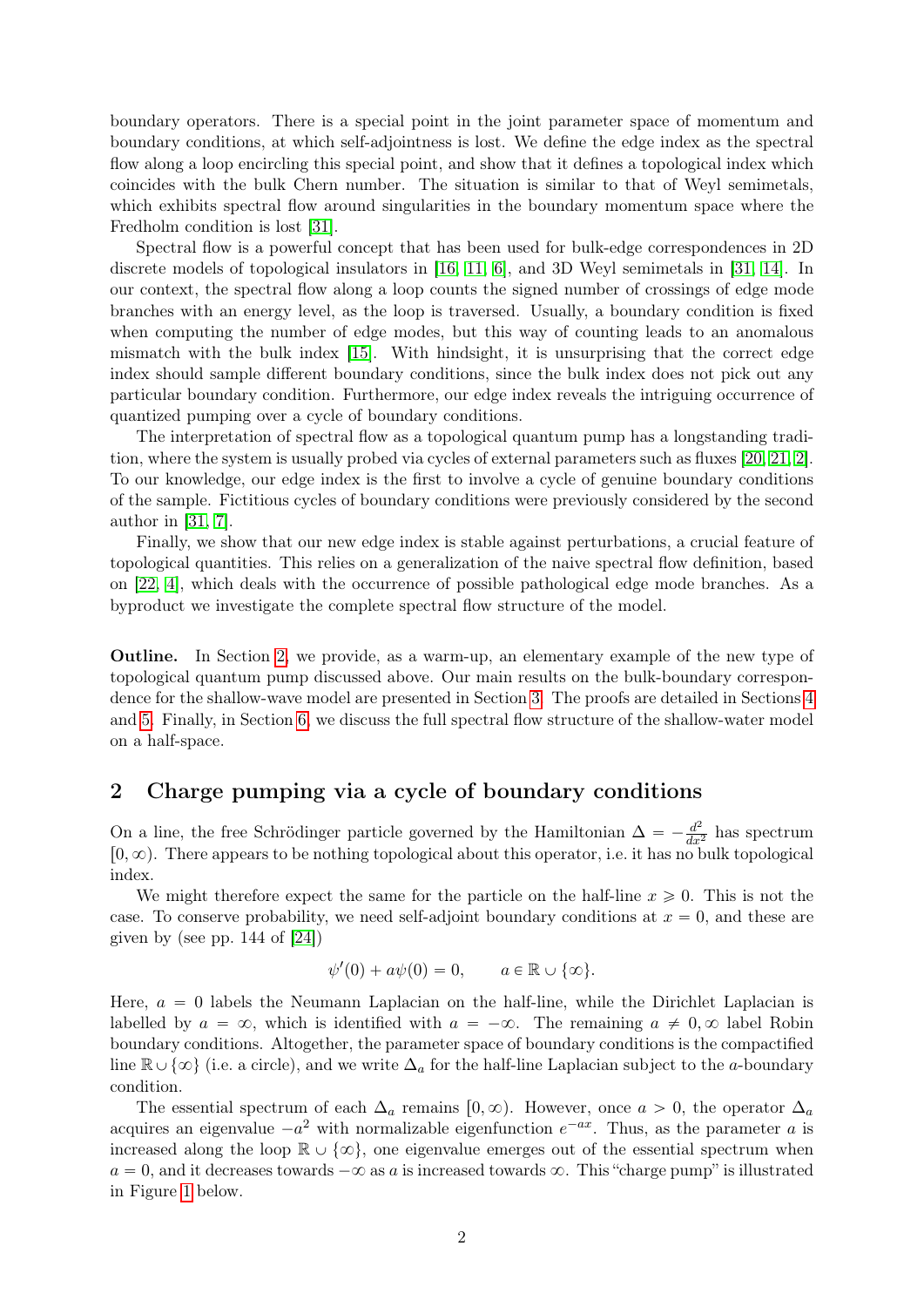

<span id="page-2-1"></span>Figure 1: The Laplace operator on the half-line has boundary-driven spectral flow of  $-1$  across any negative energy level, as the boundary condition parameter a is varied around a loop.

To achieve the above non-trivial spectral flow, it is important that we are dealing with unbounded operators, so that the negative eigenvalue does not have to rejoin the negative essential spectrum (which is empty). The family  $\{\Delta_a + 1\}_{a \in \mathbb{R} \cup \{\infty\}}$  is an unbounded self-adjoint Fredholm loop, for which a precise theory of spectral flow and its topological invariance was developed in [\[4,](#page-18-8) [22\]](#page-19-15).

This example indicates that we need to carefully account for the topology of boundary conditions, when investigating bulk-boundary correspondence in continuum models which are spectrally unbounded, such as the shallow-water wave model. There are, however, two main differences with the simple model above. First, the shallow-water model is two-dimensional with translation invariance along the boundary, so that the parameter space is actually a (punctured) cylinder instead of a circle. Second, its essential spectrum is unbounded from above and below, which leads to more subtle situations for eigenvalue branches.

# <span id="page-2-0"></span>3 Shallow-water model and main results

### 3.1 Bulk model and Chern number

The linear, rotating and odd-viscous shallow-water model describes a two-dimensional thin layer of fluid of height  $\eta$  and velocity  $(u, v)$ . Such variables are ruled by a system of linear partial differential equations that can be rewritten as a Schrödinger equation [\[29,](#page-20-2) [15\]](#page-19-10) : ¨

<span id="page-2-2"></span>
$$
i\partial_t \psi = \mathcal{H}\psi, \qquad \psi = \begin{pmatrix} \eta \\ u \\ v \end{pmatrix}, \qquad \mathcal{H} = \begin{pmatrix} 0 & p_x & p_y \\ p_x & 0 & -i(f - \nu p^2) \\ p_y & i(f - \nu p^2) & 0 \end{pmatrix}, \tag{1}
$$

with  $p_x = -i\partial_x$ ,  $p_y = -i\partial_y$  and  $p^2 = p_x^2 + p_y^2$ . Here,  $f, \nu$  are model constants satisfying  $f > 0$ ,  $\nu > 0$  and  $1-4f\nu > 0$ . The operator H is self-adjoint on the domain  $H^1(\mathbb{R}^2) \oplus H^2(\mathbb{R}^2) \oplus H^2(\mathbb{R}^2)$ (denoting the usual Sobolev spaces) in  $L^2(\mathbb{R}^2, \mathbb{C}^3)$ . Due to translation invariance, the solutions of [\(1\)](#page-2-2) decompose into Fourier modes  $\psi = \hat{\psi}e^{i(k_x x + k_y y - \omega t)}$ , with momentum  $(k_x, k_y) \in \mathbb{R}^2$  and frequency  $\omega \in \mathbb{R}$ . This reduces [\(1\)](#page-2-2) to  $H\hat{\psi} = \omega \hat{\psi}$  where  $H(k_x, k_y)$  is a family of  $3 \times 3$  Hermitian matrices. Solving the eigenvalue equation leads to three frequency bands:

<span id="page-2-3"></span>
$$
\omega_{\pm}(k_x, k_y) = \pm \sqrt{k^2 + (f - \nu k^2)^2}, \qquad \omega_0(k_x, k_y) = 0,
$$
 (2)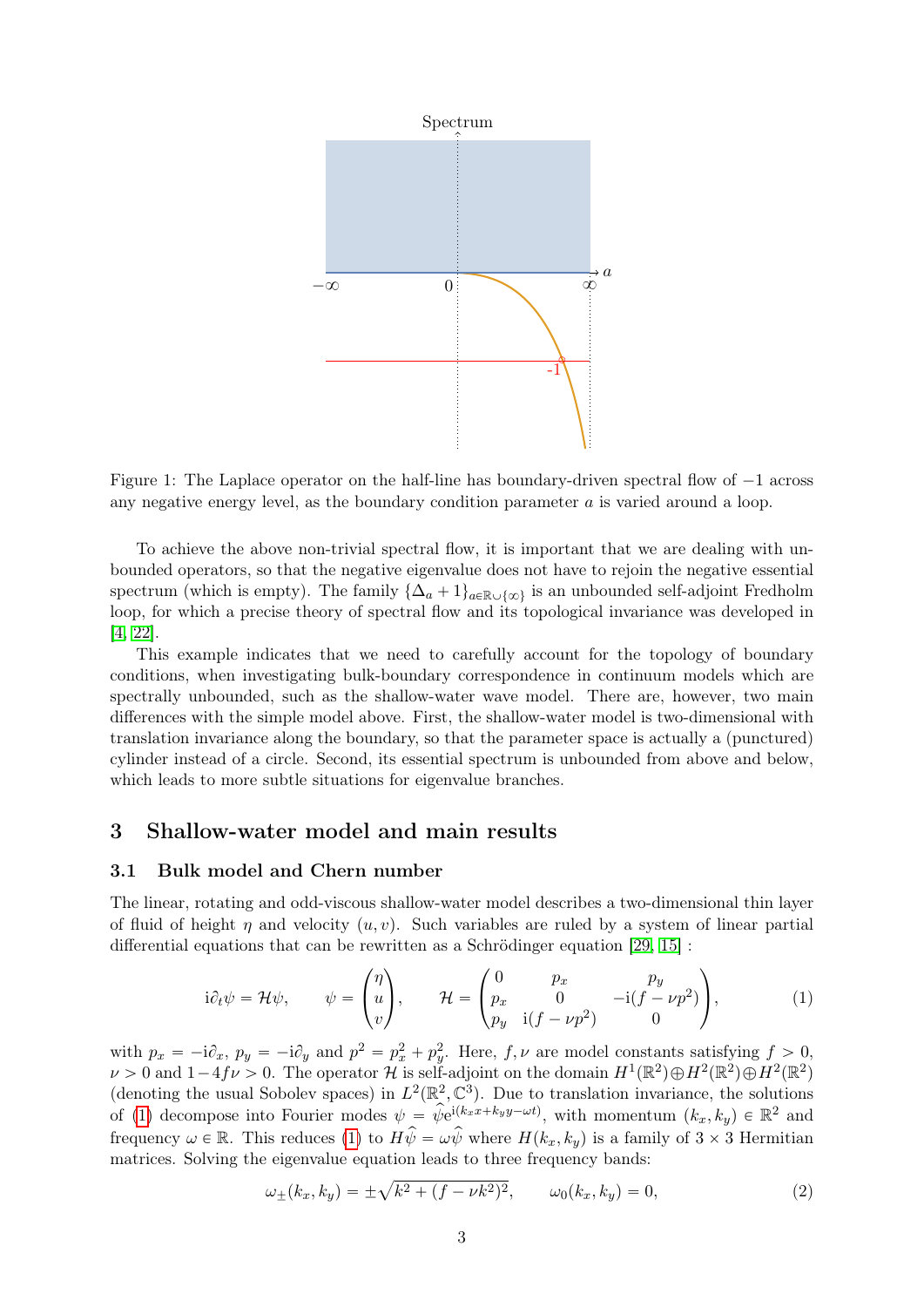with  $k^2 = k_x^2 + k_y^2$ . The bands are separated by two spectral gaps:  $(0, f)$  and  $(-f, 0)$ . It was shown in [\[29,](#page-20-2) [15\]](#page-19-10) that each band is associated to a well defined topological index, the Chern number, with respective values  $C_+ = \pm 2$  and  $C_0 = 0$ , attesting to non-trivial topology in the bulk (namely when  $\mathcal H$  acts in  $L^2(\mathbb R^2,\mathbb C^3)$ ).

### 3.2 Half-space model and its singularity

One anticipates a corresponding topological invariant of edge states in the half-plane problem. We therefore consider H of Eq. [\(1\)](#page-2-2) acting on the upper half-plane  $y \ge 0$ , denoting it by  $\mathcal{H}^{\sharp}$ . As a general convention, we will use a  $\sharp$  superscript to denote half-space operators. We analyse translation-invariant (in the x-direction) boundary conditions, so that the momentum  $k_x$  is still conserved.

When we Fourier transform H of Eq. [\(1\)](#page-2-2) only in the x-direction, we obtain a family  $H(k_x)$ ,  $k_x \in$ R of ordinary differential operators acting on a line, explicitly given by the expression on the right side of Eq. [\(4\)](#page-3-0) below. The spectrum of  $H(k_x)$  is the union over  $k_y \in \mathbb{R}$  of the spectrum of  $H(k_x, k_y)$  (found in Eq. [\(2\)](#page-2-3) above), namely,

<span id="page-3-3"></span>
$$
\sigma(H(k_x)) = (-\infty, -\sqrt{k_x^2 + (f - \nu k_x^2)^2}] \cup \{0\} \cup [\sqrt{k_x^2 + (f - \nu k_x^2)^2}, \infty).
$$
 (3)

Note that 0 is infinitely-degenerate, thus an essential spectral point of  $H(k_x)$ .

Let  $H^{\sharp}(k_x)$  denote the same formal differential operator as  $H(k_x)$ , but acting only on the half-line  $y \geqslant 0$ : **Service** 

<span id="page-3-0"></span>
$$
H^{\sharp}(k_x) = \begin{pmatrix} 0 & k_x & -\mathrm{i}\frac{d}{dy} \\ k_x & 0 & -\mathrm{i}(f - \nu(k_x^2 - \frac{d^2}{dy^2})) \\ -\mathrm{i}\frac{d}{dy} & \mathrm{i}(f - \nu(k_x^2 - \frac{d^2}{dy^2})) & 0 \end{pmatrix}.
$$
 (4)

Then  $H^{\sharp}(k_x)$  is symmetric (i.e. formally self-adjoint) on the initial dense domain  $C_c^{\infty}((0, \infty); \mathbb{C}^3) \subset$  $L^2((0,\infty);\mathbb{C}^3)$ , and we use the same symbol for its closure. It may be extended to a self-adjoint operator by specifying appropriate boundary conditions at  $y = 0$ . As in [\[15\]](#page-19-10), we shall focus on the following family of boundary conditions:

<span id="page-3-1"></span>
$$
v|_{y=0} = 0, \t\t (ik_x u + a\partial_y v)|_{y=0} = 0.
$$
\t(5)

Here, the real parameters  $k_x$ , a initially parametrize a plane, but  $a = \infty$  is also allowed, and defines the same boundary condition as  $a = -\infty$ . So  $a \in \mathbb{R} \cup \{\infty\}$  parametrizes a compactified line, i.e. a circle, and  $(k_x, a)$  parametrizes an infinite cylinder  $\mathbb{R} \times (\mathbb{R} \cup {\infty})$ .

Crucially, the  $k_x = 0 = a$  case gives a vacuous and hence non self-adjoint condition, and must be excluded. Thus the correct parameter space is a *punctured* cylinder,

$$
(k_x, a) \in (\mathbb{R} \times (\mathbb{R} \cup {\infty}))) \setminus \{(0, 0)\} =: \mathring{C},
$$

as illustrated in Figure [2.](#page-4-0) In Section [6,](#page-15-0) we will see that this singularity of self-adjointness is the source of the topology of the half-plane model.

The following continuity result is proved in Section [4.](#page-6-0)

<span id="page-3-2"></span>**Theorem 3.1.** For each point  $(k_x, a) \in \check{C}$ , the boundary condition [\(5\)](#page-3-1) provides a self-adjoint extension of  $H^{\sharp}(k_x)$  that we denote by  $H^{\sharp}(k_x,a)$ . Moreover, the resolvent assignment

$$
(k_x, a) \mapsto (H^{\sharp}(k_x, a) \pm i)^{-1}
$$

is norm-continuous on the punctured cylinder  $\check{C}$ .

The continuity of the family  $H^{\sharp}(k_x, a)$  is an essential step to prove the stability of the edge index defined below. Moreover, a continuity property with respect to a boundary condition is not straightforward and requires von Neumann theory of deficiency indices for self-adjoint extensions. See Section [4](#page-6-0) below. Finally, because we deal with unbounded operators, it is natural to work with the topology of norm-resolvent convergence.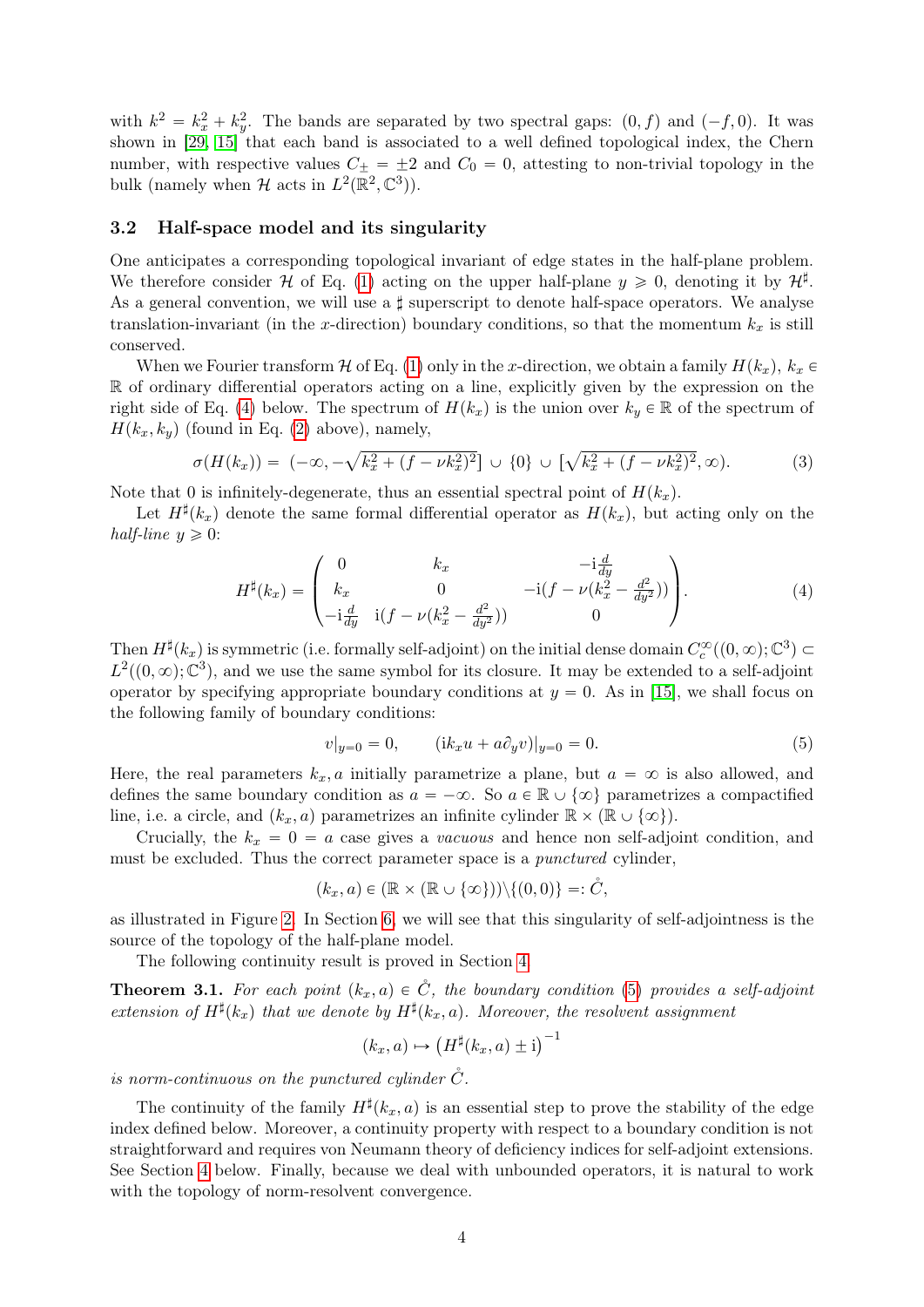$$
\cdots \left(\begin{array}{c|c}\n\ell & \bullet \\
\hline\n\ell & \bullet\n\end{array}\right) \qquad \qquad \ell_0 \qquad \qquad \ell_+^d \qquad \qquad \ell_+^d \qquad \qquad \ell_+^d \qquad \qquad \ell_+^d
$$

<span id="page-4-0"></span>Figure 2: The parameter space  $\hat{C}$  of longitudinal momentum  $k_x \in \mathbb{R}$  and boundary condition  $a \in \mathbb{R} \cup \{\infty\}$ . The singularity  $(0, 0)$  is removed, so that C<sup>'</sup> is a punctured cylinder. The directed loops  $\ell_0, \ell_+, \ell_-$  are non-contractible in  $\tilde{C}$ .

### 3.3 Bulk-edge correspondence

For any fixed  $R > 0$ , consider the following non-contractible loop in the parameter space  $\ddot{C}$ :

$$
\mathcal{C}_R = \{(k_x, a) = (R\cos\theta, R\sin\theta), \theta \in [-\pi, \pi]\} \subset \mathring{C}.
$$
 (6)

It is homotopic to  $\ell_0$  from Figure [2.](#page-4-0) Each point in  $\mathcal{C}_R$  defines a self-adjoint operator

$$
H_{R,\theta}^{\sharp} := H^{\sharp}(R\cos\theta, R\sin\theta),
$$

continuously parametrized by  $\theta$  due to Theorem [3.1.](#page-3-2)

The essential spectrum of  $H_{R,\theta}^{\sharp}$  is obtained by putting  $k_x = R \cos \theta$  in Eq. [\(3\)](#page-3-3) for the spectrum of the bulk operator  $H(k_x)$ ,

<span id="page-4-2"></span>
$$
\sigma_{\rm ess}(H_{R,\theta}^{\sharp}) = (-\infty, -\omega_{\theta}] \cup \{0\} \cup [\omega_{\theta}, +\infty), \qquad \omega_{\theta} = \sqrt{R^2 \cos(\theta)^2 + (f - \nu R^2 \cos(\theta)^2)^2}, \tag{7}
$$

while discrete eigenvalues may appear inside the gaps  $(-\omega_\theta, 0) \cup (0, \omega_\theta)$ . As  $\theta$  varies, such eigenvalues trace out continuous edge mode branches that live inside the local essential spectral gap of the family  $\{H_{R,\theta}^{\sharp}\}_\theta$ , see Figure [3.](#page-4-1) We shall focus on eigenvalue branches in the upper gap  $(0, \omega_{\theta})$  from now on. Recall that the global upper gap is  $(0, f)$ , so that  $(0, f) \subset (0, \omega_{\theta})$  for all  $\theta$ .

<span id="page-4-3"></span>**Definition 3.2.** For  $\mu \in (0, f)$ , the number of edge modes  $n(C_R, \mu)$  is defined as the signed number of crossings of the edge modes branches of  $H_{R,\theta}^{\sharp}$  with the fiducial line  $\omega = \mu$ , counted positively (resp. negatively) if the branch has negative slope (resp. positive slope) at the crossing, as  $\theta$  increases.

We illustrate this definition in Figure [3](#page-4-1) for various values of R.



<span id="page-4-1"></span>Figure 3: Spectrum of  $H_{R,\theta}^{\sharp}$  for  $f = 1$  and  $\epsilon = 0.2$ , along  $\mathcal{C}_R$  with  $R = 1, 2$  and 4, respectively on the left, middle and right. Shaded blue regions correspond to extended solutions whereas yellow branches are edge modes confined near the boundary. The number  $n(C_R, \mu)$  of signed intersections of such branches with the red line  $\omega = \mu$  is always 2, for any choice of  $R > 0$  and  $\mu \in (0, f)$ .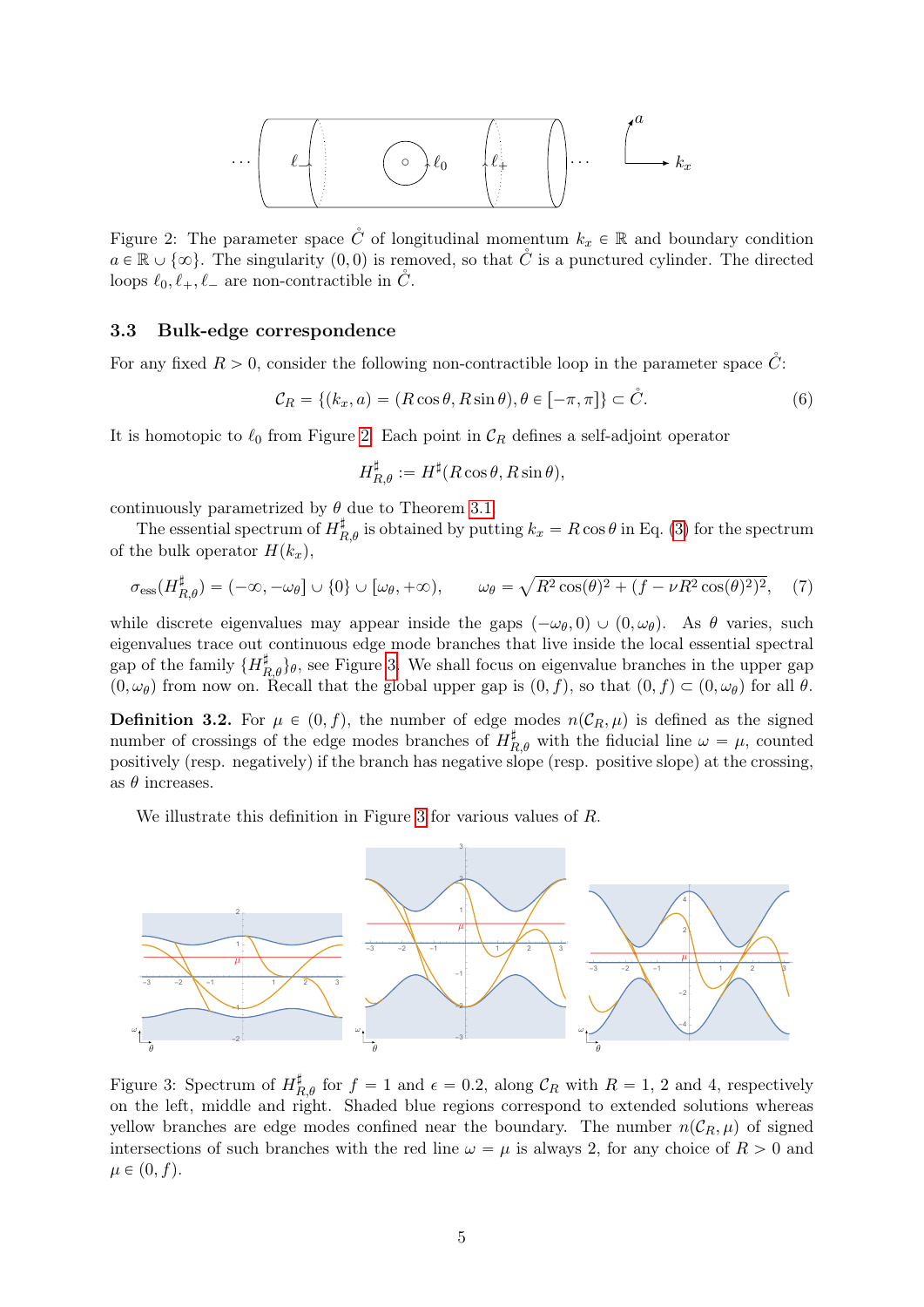<span id="page-5-0"></span>**Theorem 3.3** (Bulk-edge correspondence). The number of edge modes  $n(C_R, \mu)$  is independent of  $R > 0$  and  $\mu \in (0, f)$ , and matches with the difference of bulk Chern numbers:

$$
n(\mathcal{C}_R, \mu) = C_+ - C_0.
$$

In [\[15\]](#page-19-10) one attempted to count the number of edge modes for a fixed boundary condition  $a \neq 0$ . This violated a more standard formulation of bulk-edge correspondence along the lines of [\[16,](#page-19-3) [18\]](#page-19-1). In fact, the number of edge mode branches crossing  $\omega = \mu$  depends on the choice of  $\mu \in (0, f)$ , see [\[15,](#page-19-10) Fig. 2], so that another definition for edge mode counting has to be used ([\[15,](#page-19-10) Definition 4]). Still, the system remains anomalous: the number of edge modes changes with a. The origin of the anomaly is rooted in the infinite region of the spectrum, as  $k_x$  and  $\omega$ go to infinity. In this paper, we restrict the parameters to a compact loop  $\mathcal{C}_R$ , and Theorem [3.3](#page-5-0) above shows that the bulk-edge correspondence can be restored. The edge index  $n(C_R, \mu)$  can be interpreted as a quantized pumping of edge modes from the upper to the middle band when both  $k_x$  and a are driven together along the loop  $\mathcal{C}_R$ , see Remark [3.7.](#page-6-1)

The proof of Theorem [3.3](#page-5-0) is done in Section [5.](#page-9-0) We extend the approach from [\[15\]](#page-19-10) based on scattering amplitudes and Levinson's theorem, originally developed in [\[16\]](#page-19-3) for discrete models.

### <span id="page-5-2"></span>3.4 Spectral flow stability

An essential feature of topological indices is their stability against perturbations. In Theorem [3.3,](#page-5-0) the edge mode count via transversal crossings,  $n(C_R, \mu)$ , is well-defined due to regularity properties of the edge modes branches for the unperturbed  $H_{R,\theta}$ , a family of order 2 ordinary differential operators with constant coefficients. For example, at each  $\theta$ , there are only finitely many edge modes, so they do not accumulate into the bulk spectrum. Moreover, as  $\theta$  is increased, the number of merging points with the bulk spectrum, used in Definition [5.1](#page-10-0) later, is also finite. Such properties may not persist if we perturb  $H_{R,\theta}$ .

It is therefore worth pointing out that  $n(C_R, \mu)$  is, up to a minus sign, a special case of spectral flow a la Phillips [\[22,](#page-19-15) [4\]](#page-18-8), whose precise definition and homotopy invariance is recalled in Section [6,](#page-15-0) Definition [6.1.](#page-15-1) Crucially, the spectral flow formulation of edge mode counting still makes sense in the perturbed setting, where the aforementioned pathologies in the edge mode branches may occur. The only requirement is continuity with respect to the path parameter, which is ensured by Theorem [3.1.](#page-3-2)

<span id="page-5-1"></span>**Corollary 3.4** (Bulk-edge correspondence, perturbed version). Let  $V = \{V(k_x)\}_{k_x \in \mathbb{R}}$  be a continuous and uniformly bounded family of self-adjoint operators on  $L^2((0,\infty),\mathbb{C}^3)$ . Assume each  $V(k_x)$  to be relatively compact with respect to  $H^{\sharp}(k_x)$ . Let

$$
\ell_0 : [0, 2\pi] \to \mathring{C}, \qquad \theta \mapsto \ell_0(\theta) \equiv (k_x(\theta), a(\theta))
$$

be any continuous loop winding around  $(k_x, a) = (0, 0)$  once in the anticlockwise sense. Then the operator loop

$$
\tilde{\ell}_0 : \theta \mapsto H^{\sharp}(\ell_0(\theta)) + V(k_x(\theta)) - \mu
$$

has well-defined spectral flow  $\text{Sf}(\tilde{\ell}_0)$  across any  $\mu \in (0, f)$ , which equals

$$
\mathrm{Sf}(\tilde{\ell}_0) = -C_+.
$$

*Proof.* The essential spectrum of the perturbed system  $H^{\sharp}(k_x, a) + V(k_x) - \mu$  does not depend on V, and it has a well-defined spectral flow along any loop in  $\check{C}$  due to Theorem [3.1.](#page-3-2) By homotopy invariance of spectral flow, we may continuously turn the perturbation V off and deform  $\ell_0$  to the loop  $C_R$  without changing the spectral flow. Thus  $-Sf(\tilde{\ell}_0) = -Sf(\mathcal{C}_R) \equiv n(\mathcal{C}_R, \mu) = C_+$ using Theorem [3.3.](#page-5-0)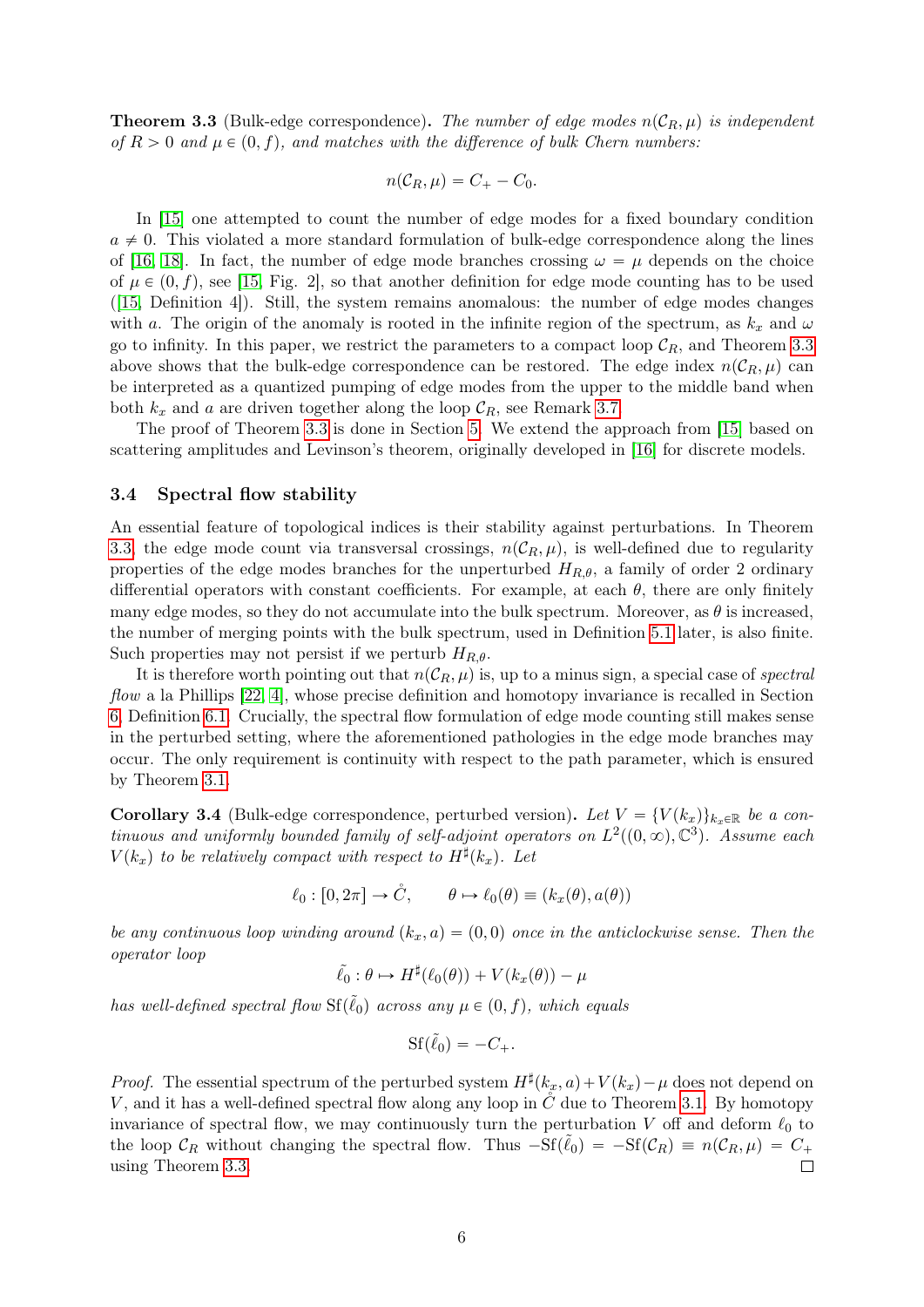**Example 3.5.** Suppose the presence of the boundary induces an x-independent potential function  $q \equiv q(y)$  (3  $\times$  3 Hermitian matrix-valued), which is continuous and decays to 0 as  $y \to \infty$ . The perturbation  $V(k_x)$  is simply the multiplication operator  $M_q$  for all  $k_x$ .

Section [6](#page-15-0) is dedicated to an exhaustive study of the spectral flow structure of the family  $\{H^{\sharp}(k_x,a)\}_{(k_x,a)\in\mathring{C}}$ . There, we extend the definition of spectral flow across any energy curve lying in an essential spectral gap. In particular,  $Sf^+$  denotes the spectral flow across any fiducial curve in the upper gap. Generally, the spectral flow taken along any loop in  $\tilde{C}$  could serve as a possible edge topological invariant. We actually show that all possible spectral flows are already determined by the one along  $\mathcal{C}_R$ . More precisely,  $\pi_1(\check{C})$  is generated by two loops  $\ell_+$  and  $\ell_$ oriented along increasing a (Figure [2\)](#page-4-0), and the main result is

<span id="page-6-4"></span>**Proposition 3.6.** In the shallow-water wave model, the spectral flow structure is

$$
Sf^+(\ell_+) = -Sf^+(\ell_-) = -\frac{C_+}{2} = -1,
$$

where the loop  $\ell_+$  can be taken at any fixed  $k_x \geq 0$ .

Thus our bulk-edge correspondence, Theorem [3.3,](#page-5-0) or the perturbed version Corollary [3.4,](#page-5-1) gives a complete correspondence of bulk and edge topological invariants for the shallow-water model, with boundary conditions given in Eq. [\(5\)](#page-3-1).

<span id="page-6-1"></span>**Remark 3.7.** When  $k_x > 0$  is fixed and the boundary condition a is varied once around a complete loop, there is pumping of a positive and fixed momentum edge mode from the upper band to the flat band; the pumping goes in the reverse direction for negative momentum modes. This is another instance of charge pumping via a cycle of boundary conditions, as introduced in Section [2.](#page-1-0) Loops at fixed  $k_x$  such as  $\ell_{\pm}$  are probably more easy to implement than  $\ell_0$  in practice.

# <span id="page-6-0"></span>4 Continuity of the self-adjoint family in the half-space model

In this Section we prove Theorem [3.1](#page-3-2) in two steps. We first provide a continuous parametrization of all the abstract self-adjoint extensions of  $H^{\sharp}(k_x)$  via the theory of von Neumann. Then we derive Eq. [\(16\)](#page-9-1), showing how the parametrization by boundary conditions [\(5\)](#page-3-1) is continuously embedded into the abstract scheme.

### <span id="page-6-3"></span>4.1 Universal family of self-adjoint extensions

We first decompose  $H^{\sharp}(k_x) = H_0^{\sharp} + B(k_x)$  with

<span id="page-6-2"></span>
$$
H_0^{\sharp} := \begin{pmatrix} 0 & 0 & -\mathrm{i} \frac{d}{dy} \\ 0 & 0 & -\mathrm{i} \nu \frac{d^2}{dy^2} \\ -\mathrm{i} \frac{d}{dy} & \mathrm{i} \nu \frac{d^2}{dy^2} & 0 \end{pmatrix}, \qquad B(k_x) := \begin{pmatrix} 0 & k_x & 0 \\ k_x & 0 & -\mathrm{i} f + \mathrm{i} \nu k_x^2 \\ 0 & \mathrm{i} f - \mathrm{i} \nu k_x^2 & 0 \end{pmatrix}.
$$
 (8)

Since  $B(k_x)$  is bounded, it suffices to find the domains of self-adjointness for  $H_0^{\sharp}$  to obtain those for  $H^{\sharp}(k_x)$ . The von Neumann theory (see X.1 of [\[24\]](#page-19-16) for a pedagogical treatment) provides a systematic way to do so.

As a preliminary simplification, observe that with the scaling substitution  $\tilde{y} = \frac{y}{2i}$  $\frac{y}{2\nu}$ , we have the formal differential operator

$$
H_0^{\sharp} = \frac{1}{2\nu} \begin{pmatrix} 0 & 0 & -\mathrm{i} \frac{d}{d\tilde{y}} \\ 0 & 0 & -\frac{\mathrm{i}}{2} \frac{d^2}{d\tilde{y}^2} \\ -\mathrm{i} \frac{d}{d\tilde{y}} & \frac{\mathrm{i}}{2} \frac{d^2}{d\tilde{y}^2} & 0 \end{pmatrix}.
$$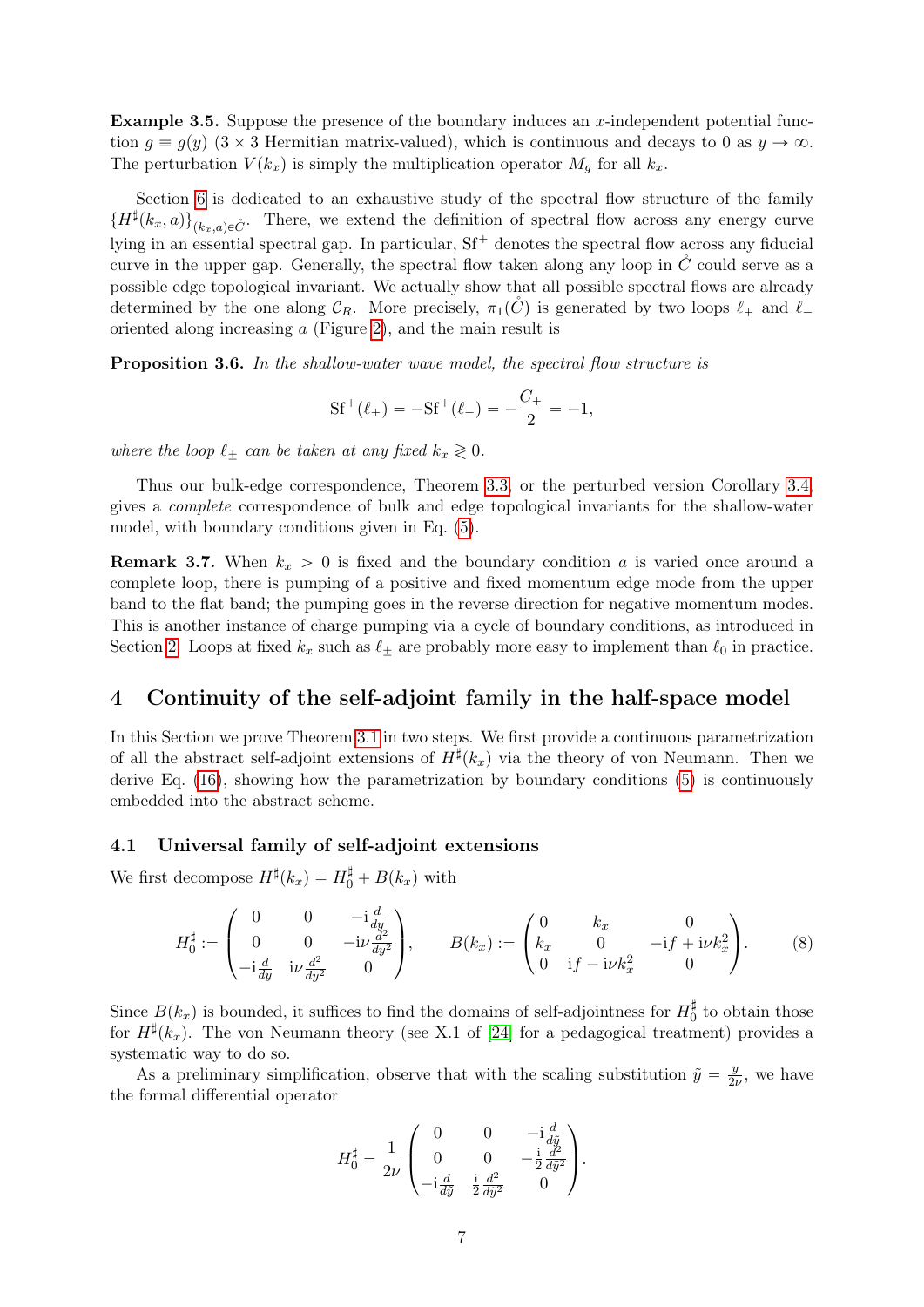This defines a symmetric operator on the initial domain  $C_c^{\infty}(\mathbb{R}_+;\mathbb{C}^3) \subset L^2(\mathbb{R}_+;\mathbb{C}^3)$ , where  $\mathbb{R}_+ = (0, \infty)$  denotes the half-line, and we take  $H_0^{\sharp}$  to be the closure. The adjoint  $(H_0^{\sharp})^*$  is an extension of  $H_0^{\sharp}$  to the domain  $H^1(\mathbb{R}_+) \oplus H^2(\mathbb{R}_+) \oplus H^2(\mathbb{R}_+)$  (the Sobolev spaces on  $\mathbb{R}_+$ ) with no boundary condition imposed whatsoever. This latter domain is too large in the sense that  $(H_0^{\sharp})^*$  has  $L^2$ -eigenvalues off the real axis. That is, there are non-trivial deficiency subspaces

$$
\mathcal{V}_{\pm}:=\ker\left((H_0^{\sharp})^*\mp\frac{\mathrm{i}}{2\nu}\right)=\mathrm{Ran}\left(H_0^{\sharp}\pm\frac{\mathrm{i}}{2\nu}\right)^{\perp},
$$

as captured by the *deficiency indices*<sup>[1](#page-7-0)</sup>  $n_{\pm} = \dim \mathcal{V}_{\pm}$ , which we now compute.

The  $+i/2\nu$  eigenfunctions of  $(H_0^{\sharp})^*$  can be found by the exponential ansatz  $e^{-\lambda y}$ , with the characteristic roots  $\lambda$  satisfying

<span id="page-7-1"></span>
$$
0 = 4\nu^4 \lambda^4 - 4\nu^2 \lambda^2 + 1 = (2\nu^2 \lambda^2 - 1)^2.
$$
 (9)

For normalizability, we need the positive root  $1/$ ?  $2\nu$ , which is repeated, and conclude that  $n_+ = 2$ . That  $n_- = 2$  is deduced in a similar way.

**Proposition 4.1.** The deficiency indices of  $(H_0^{\sharp})^*$  are  $(n_+, n_-) = (2, 2)$ , so that the domains of the self-adjoint extensions of  $H_0^{\sharp}$ , thus also those of  $H^{\sharp}(k_x)$ , are in bijection with U(2).

In more detail, given a unitary isomorphism  $U: \mathcal{V}_+ \to \mathcal{V}_-$ , we define the operator  $H_0^{\sharp}(U)$ acting on the extended domain

$$
\text{Dom}(H_0^{\sharp}(U)) = \{ \phi + \psi_+ + U\psi_+ \mid \phi \in \text{Dom}(H_0^{\sharp}), \psi_+ \in \mathcal{V}_+ \},
$$
  

$$
H_0^{\sharp}(U)(\phi + \psi_+ + U\psi_+) = H_0^{\sharp}(\phi) + \frac{\mathrm{i}}{2\nu}\psi_+ - \frac{\mathrm{i}}{2\nu}U\psi_+.
$$
 (10)

Then  $H_0^{\sharp}(U)$  is a self-adjoint extension of  $H_0^{\sharp}$ , and all self-adjoint extensions of  $H_0^{\sharp}$  are of this form for some unitary U. We mention that a choice of orthonormal basis for  $\mathcal{V}_+$  and for  $\mathcal{V}_-$  is needed in order to identify  $U$  with a matrix in  $U(2)$ .

Since  $H_0^{\sharp}(U)$  is now self-adjoint, the resolvent  $(H_0^{\sharp}(U) \pm i)^{-1}$  exists as a bounded operator from  $L^2((0,\infty);\mathbb{C}^3)\to \text{Dom}(H_0^{\sharp}(U)).$ 

<span id="page-7-2"></span>**Lemma 4.2.** The map  $U(2) \ni U \mapsto (H_0^{\sharp}(U) \pm i)^{-1}$  is norm continuous.

*Proof.* An equivalent statement is the continuity of  $U \rightarrow (H_0^{\sharp}(U) + i/2\nu)^{-1}$  ([\[23\]](#page-19-17) Theorem VIII.19). There is an orthogonal splitting of the Hilbert space as  $\text{Ran}(H_0^{\sharp} + i/2\nu) \oplus \mathcal{V}_+$ . The domain of  $H_0^{\sharp}(U)$  is the vector space sum  $Dom(H_0^{\sharp})+I(U)$ , where  $I(U):=\{\psi_++U\psi_+\mid \psi_+\in \mathcal{V}_+\}$ . From its construction, Eq. [\(10\)](#page-7-1), we have

$$
(H_0^{\sharp}(U) + i/2\nu)(\phi + \psi_+ + U\psi_+) = (H_0^{\sharp} + i/2\nu)\phi + (i/\nu)\psi_+.
$$

Thus  $(H_0^{\sharp}(U)+i/2\nu)^{-1}$  maps the first component  $\text{Ran}(H_0^{\sharp}+i/2\nu)$  back to  $\text{Dom}(H_0^{\sharp})$ , independently of the choice of U. On the second component  $\mathcal{V}_+$ , the resolvent takes  $\psi_+$  to  $\frac{\nu}{i}(1+U)\psi_+ \in I(U)$ , whence we see that its dependence on  $U$  is (norm-)continuous.

<span id="page-7-3"></span>**Definition 4.3.** For  $U \in U(2)$ , we write  $H_l^{\sharp}$  $U^{\sharp}(k_x)$  for the self-adjoint extension of  $H^{\sharp}(k_x)$  given by  $H^\sharp_l$  $\mathcal{L}_U^{\sharp}(k_x) := H_0^{\sharp}(U) + B(k_x)$  (the right side is defined in Eq. [\(10\)](#page-7-1) and [\(8\)](#page-6-2)), acting on the domain

$$
\underline{\mathrm{Dom}(H_U^{\sharp}(k_x))} = \underline{\mathrm{Dom}(H_0^{\sharp}(U))} = \{ \phi + \psi_+ + U\psi_+ \mid \phi \in \mathrm{Dom}(H_0^{\sharp}), \psi_+ \in \mathcal{V}_+ \}. \tag{11}
$$

<span id="page-7-0"></span><sup>&</sup>lt;sup>1</sup>The scaling by  $2\nu$  is convenient for our problem and does not change the deficiency indices ([\[24\]](#page-19-16), Theorem X.1).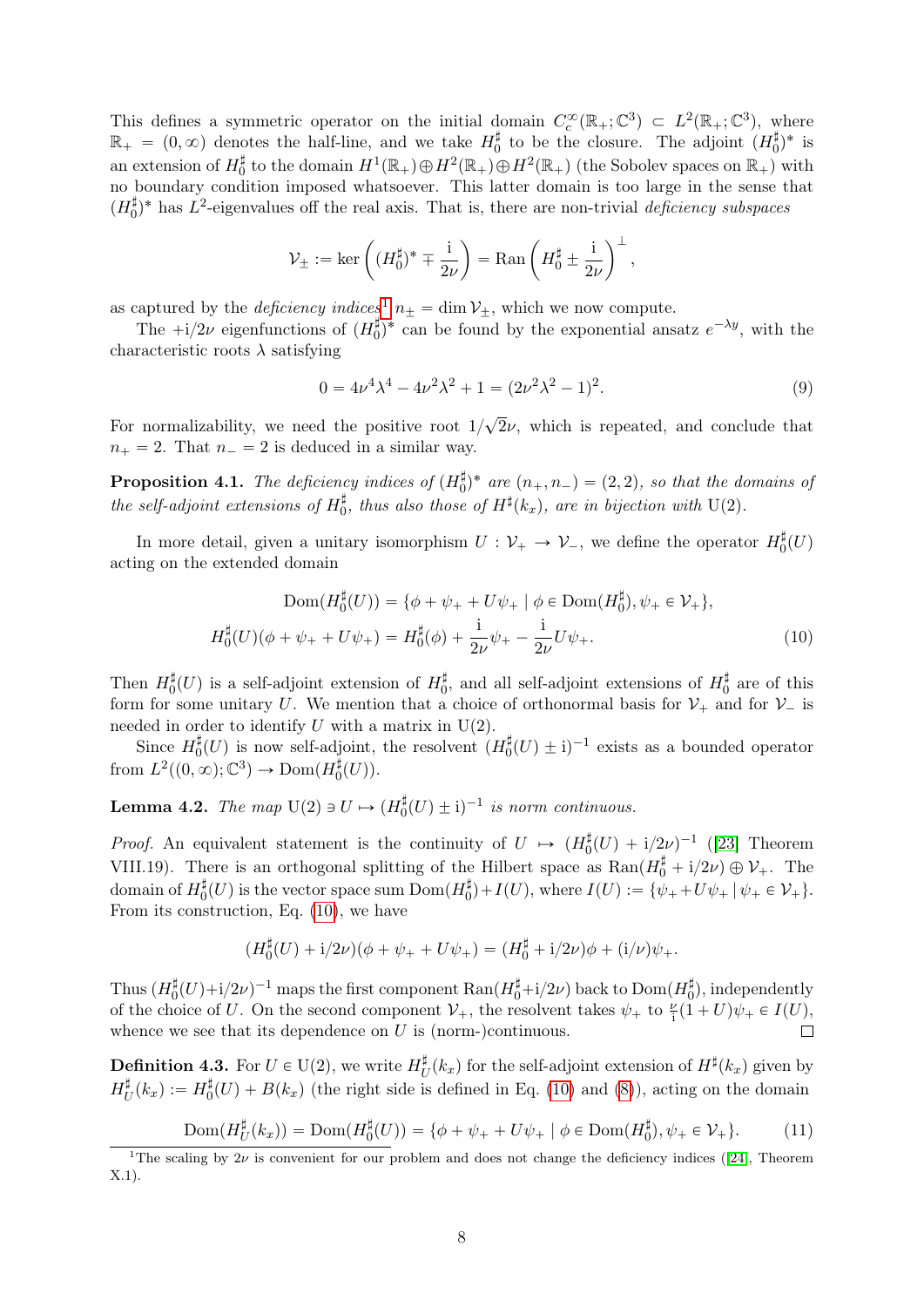<span id="page-8-1"></span>**Proposition 4.4.** The resolvent  $(H_l^{\sharp}$  $\psi^{\sharp}_{U}(k_{x}) \pm i)^{-1}$  depends (jointly) continuously on  $U \in U(2)$  and on  $k_x \in \mathbb{R}$ .

*Proof.* Suppose  $(U', k'_x) \to (U, k_x)$ . Using a standard identity for the resolvent of a perturbed operator, we get the desired convergence,

$$
\left(H_{U'}^{\sharp}(k'_{x})+i\right)^{-1} \equiv \left(H_{0}^{\sharp}(U')+B(k'_{x})+i\right)^{-1}
$$
  
= 
$$
\left(H_{0}^{\sharp}(U')+i\right)^{-1}\left(1+B(k'_{x})(H_{0}^{\sharp}(U')+i)^{-1}\right)^{-1}
$$
  

$$
\longrightarrow \left(H_{0}^{\sharp}(U)+i\right)^{-1}\left(1+B(k_{x})(H_{0}^{\sharp}(U)+i)^{-1}\right)^{-1} \equiv \left(H_{U}^{\sharp}(k_{x})+i\right)^{-1}.
$$

Here we used continuity of  $k_x \mapsto B(k_x)$ , and  $U \mapsto (H_0^{\sharp}(U) + i)^{-1}$  (Lemma [4.2\)](#page-7-2), as well as joint continuity of algebraic operations on bounded operators. Similarly,  $(H_{U'}^{\sharp}(k'_{x}) - i)^{-1} \rightarrow$  $(H^\sharp_l$  $_{U}^{\sharp}(k_{x})-{\rm i})^{-1}.$  $\Box$ 

### 4.2 Sub-family parametrized by self-adjoint boundary conditions

We proceed to identify which of the abstract self-adjoint domains in Section [4.1](#page-6-3) (labelled by  $U$ ) are realized by the concrete boundary conditions of [\(5\)](#page-3-1) (labelled by  $(k_x, a)$ ). As preparation, we work out the deficiency subspaces  $\mathcal{V}_+$  explicitly.

We may verify that

$$
\psi_{1,\pm}(\tilde{y}) = \begin{pmatrix} \sqrt{2}\tilde{y} - 1 \\ \sqrt{2} - \tilde{y} \\ \pm \tilde{y} \end{pmatrix} e^{-\sqrt{2}\tilde{y}}, \qquad \psi_{2,\pm}(\tilde{y}) = \begin{pmatrix} \sqrt{2}\tilde{y} + 1 \\ -\tilde{y} \\ \pm(\tilde{y} + \sqrt{2}) \end{pmatrix} e^{-\sqrt{2}\tilde{y}},
$$

are  $\pm i/2\nu$  eigenfunctions of  $(H_0^{\sharp})^*$ , so that  $\{\psi_{1,\pm}, \psi_{2,\pm}\}$  spans  $\mathcal{V}_{\pm}$ . This pair of bases may not look optimal, but we will shortly see why it was chosen in this way.

Notice that  $\langle \psi_{i,+}|\psi_{j,+}\rangle = \langle \psi_{i,-}|\psi_{j,-}\rangle$  for all  $i, j = 1, 2$ . So for each  $\beta \in U(1)$ , the transformation of basis vectors,

 $U_{\beta}\psi_{1,+} := \beta\psi_{1,-}, \qquad U_{\beta}\psi_{2,+} := \psi_{2,-},$ 

defines a unitary map  $U_\beta : \mathcal{V}_+ \to \mathcal{V}_-$ . In turn, we obtain (through Definition [4.3\)](#page-7-3) a U(1)subfamily of self-adjoint extensions,  $\beta \mapsto H_l^{\sharp}$  $\mathcal{U}_{\beta}(k_x)$ . This subfamily may be understood through boundary conditions as follows.

The basis vectors  $\psi_{2,\pm} \equiv (\eta_{2,\pm}, u_{2,\pm}, v_{2,\pm})$  were engineered to ensure that  $\psi_{2,+} + U_\beta \psi_{2,+} =$  $\psi_{2,+} + \psi_{2,-}$  has the following boundary conditions in the last two  $u, v$  components,

$$
(u_{2,+} + u_{2,-})|_{\tilde{y}=0} = (v_{2,+} + v_{2,-})|_{\tilde{y}=0} = (v'_{2,+} + v'_{2,-})|_{\tilde{y}=0} = 0,
$$

while its first component  $(\eta_{2,+} + \eta_{2,-})|_{\tilde{y}=0}$  is unrestricted. This means that for functions in the vector space

$$
I(U_{\beta}) = \{ \psi_{+} + U_{\beta} \psi_{+} : \psi_{+} \in \mathcal{V}_{+} \}= \{ c_{1}(\psi_{1,+} + \beta \psi_{1,-}) + c_{2}(\psi_{2,+} + \psi_{2,-}) : c_{1}, c_{2} \in \mathbb{C} \},\
$$

only the  $c_1(\psi_{1,+} + \beta \psi_{1,-})$  part contributes to the boundary conditions,

<span id="page-8-0"></span>
$$
(\psi_{+} + U_{\beta}\psi_{+})|_{\tilde{y}=0} = c_{1}(\psi_{1,+} + \beta\psi_{1,-})|_{\tilde{y}=0} = c_{1} \begin{pmatrix} (\sqrt{2}\tilde{y} - 1)(1+\beta) \\ (\sqrt{2} - \tilde{y})(1+\beta) \\ \tilde{y}(1-\beta) \end{pmatrix} e^{-\sqrt{2}\tilde{y}}|_{\tilde{y}=0}.
$$
 (12)

Boundary conditions for the functions  $(\eta, u, v)$ <sup>t</sup> belonging to

$$
\mathrm{Dom}(H_{U_{\beta}}^\sharp(k_x)) = \mathrm{Dom}(H_0^\sharp(U_\beta)) = \mathrm{Dom}(H_0^\sharp) + I(U_\beta)
$$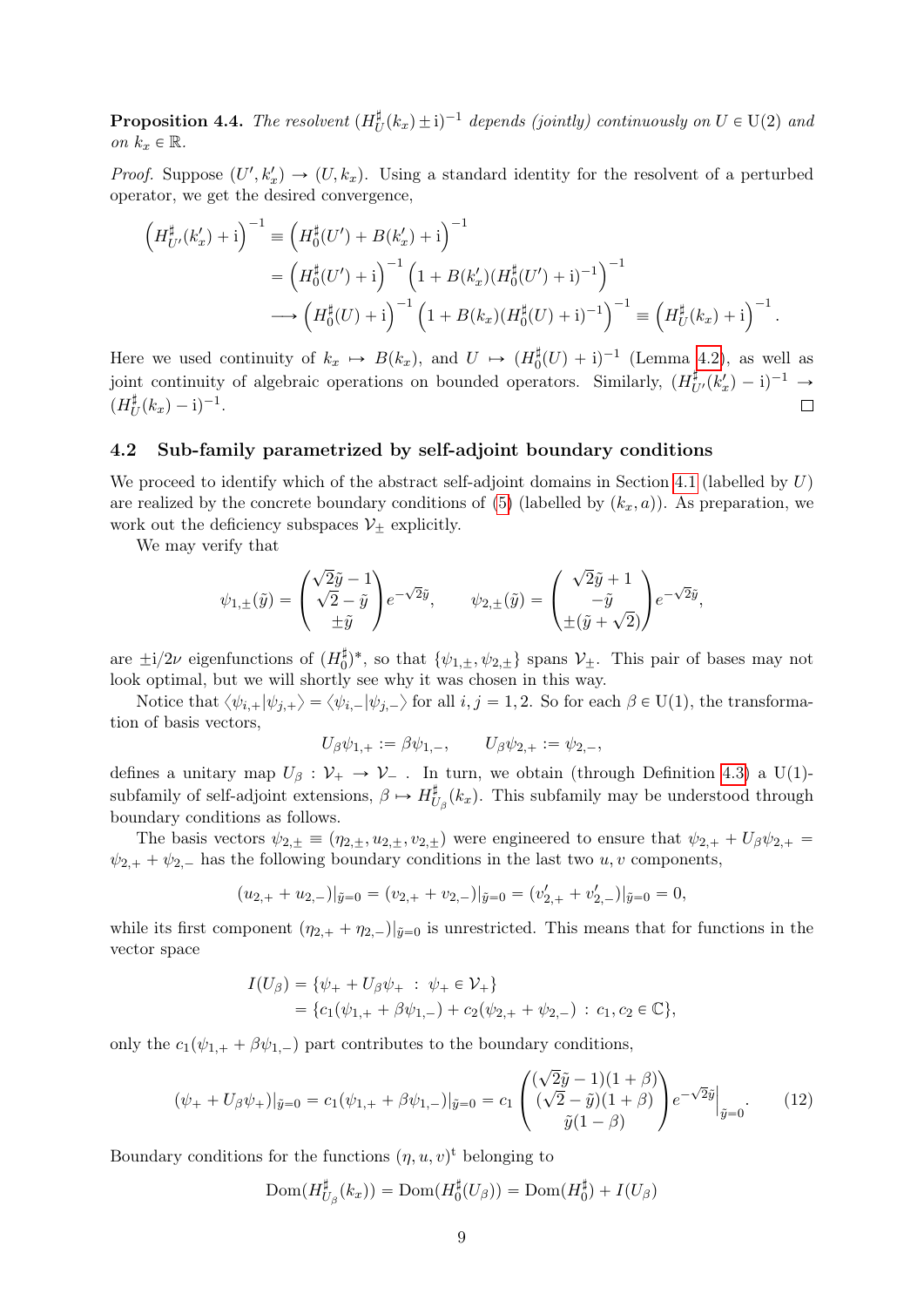come from the  $I(U_\beta)$  part, and these conditions are read off from Eq. [\(12\)](#page-8-0) as

<span id="page-9-2"></span>
$$
v|_{y=0} = 0, \t(1-\beta)u|_{y=0} = \sqrt{2}(1+\beta)v'|_{y=0}, \t\eta|_{y=0} \text{ unrestricted.}
$$
\t(13)

Therefore, any boundary condition expressed in terms of  $(k_x, a)$  in Eq. [\(5\)](#page-3-1) has an equivalent expression in terms of some  $\beta = \beta(k_x, a)$  in Eq. [\(13\)](#page-9-2), via the relation

<span id="page-9-3"></span>
$$
\frac{ia}{\sqrt{2}k_x} = \frac{u|_{y=0}}{\sqrt{2}v'|_{y=0}} =: \frac{1 + \beta(k_x, a)}{1 - \beta(k_x, a)} \iff H^{\sharp}(k_x, a) = H^{\sharp}_{U_{\beta(k_x, a)}}(k_x). \tag{14}
$$

Recall the Cayley transform homeomorphisms

$$
\text{Cay} : \mathbb{R} \cup \{ \infty \} \to \text{U}(1), \qquad \gamma \mapsto \frac{\gamma - i}{\gamma + i},
$$

$$
\text{Cay}^{-1} : \text{U}(1) \to \mathbb{R} \cup \{ \infty \}, \qquad \beta \mapsto i\frac{1+\beta}{1-\beta}.
$$

The relation in Eq. [\(14\)](#page-9-3) is uniquely satisfied by

$$
\beta(k_x, a) = \text{Cay}\left(-\frac{a}{\sqrt{2}k_x}\right) = \frac{a + i\sqrt{2}k_x}{a - i\sqrt{2}k_x}.
$$

Note that the above formula also works in the  $k_x = 0$  case, where every  $a \neq 0$  defines the same boundary condition corresponding to  $\beta(0, a) = 1$ . (Recall that  $(k_x, a) = (0, 0)$  is inadmissible as a boundary condition.) Altogether, we have constructed the continuous classifying map

$$
U_{\beta}: \mathring{C} \to \mathcal{U}(1) \subset \mathcal{U}(2)
$$
  
\n
$$
(k_x, a) \xrightarrow{\beta} \frac{a + i\sqrt{2}k_x}{a - i\sqrt{2}k_x} \mapsto U_{\beta(k_x, a)}.
$$
\n(15)

*Proof of Theorem [3.1.](#page-3-2)* By definition, the assignment  $(k_x, a) \mapsto H^{\sharp}(k_x, a)$  factors as

<span id="page-9-1"></span>
$$
(k_x, a) \mapsto U_{\beta(k_x, a)} \mapsto H_{U_{\beta(k_x, a)}}^{\sharp}(k_x) \equiv H^{\sharp}(k_x, a), \tag{16}
$$

<span id="page-9-4"></span> $\Box$ 

so the continuity result follows immediately from Prop. [4.4.](#page-8-1)

**Remark 4.5.** The map  $\beta$  in Eq. [\(15\)](#page-9-4) restricts to a winding number  $\mp 1$  map when  $k_x \ge 0$ , and degenerates to the constant map 1 at  $k_x = 0$ . The puncture at  $(k_x, a) = (0, 0)$  means that at  $k_x = 0$ , the map  $\beta$  is only defined along a punctured circle  $(\mathbb{R} \cup {\infty})\setminus\{0\}$ , and has ill-defined winding number. This allows the winding number of  $\beta(k_x, \cdot)$  to "continuously" switch signs when  $k_x$  switches sign.

# <span id="page-9-0"></span>5 Bulk-edge correspondence via scattering theory

In this section we prove Theorem [3.3](#page-5-0) using scattering theory. Such an approach was developed in  $[15]$  for a fixed value of a, so we extend it here to an a-dependent framework. The strategy is the following: We first define the scattering amplitude  $S$  and establish its main properties. Then we relate the number of edge modes with the winding number of S along some limiting loop approaching  $C_R$ . Furthermore, the Chern number  $C_+$  is also related to a winding number of S along some other loop, which is independent of a. Finally we show that the two winding numbers coincide.

Before that, we reformulate the number of edge modes in a more suitable way.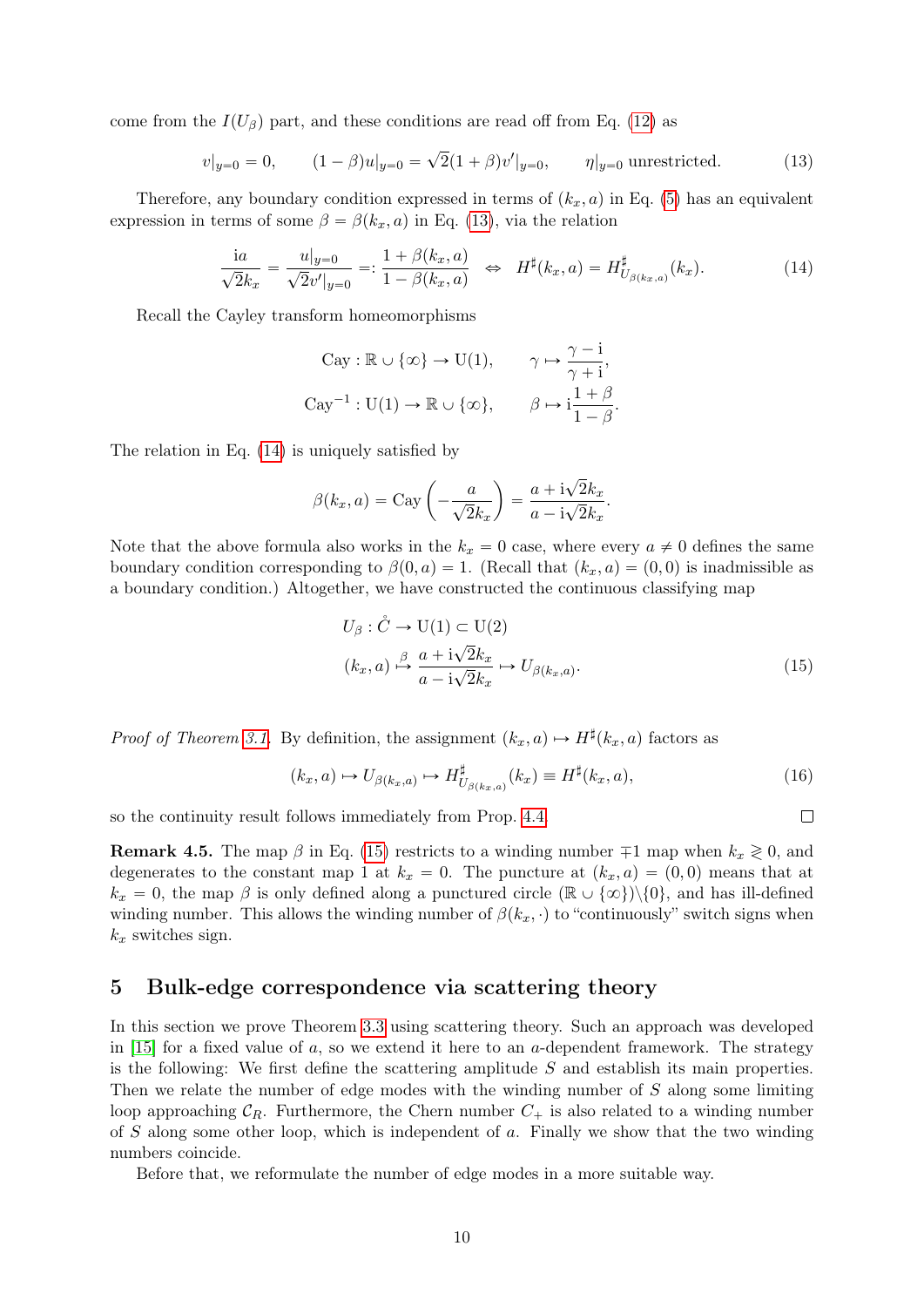<span id="page-10-0"></span>**Definition 5.1.** The number of edge modes  $n_b(R)$  below a bulk spectral band is the signed number of edge mode branches emerging (counted positively) or disappearing (counted negatively) at the lower band limit, as  $\theta$  increases. The number  $n_a(R)$  of edge modes above a band is counted likewise up to a global sign change.

The family  $H_{R,\theta}^{\sharp}$  has three bulk bands, see [\(7\)](#page-4-2), that we denote by  $+$ ,  $-$  and 0. The definition above is more general than Definition [3.2](#page-4-3) and works beyond compact parameters, see [\[15\]](#page-19-10). However, the parameter  $\theta$  is compact here and since the edge mode branches are continuous, the two definitions coincide in our case. One has

<span id="page-10-2"></span>
$$
n_{\rm b}^+(R) = n(C_R, \mu) = n_a^0(R). \tag{17}
$$

One could think of  $n_b^+(R)$  as a crossing counting with a fiducial line  $\omega = \mu$  that has been continuously deformed to the bottom of the  $+$  band curve  $\mu_{\theta} = \omega_{\theta}$  (see Figure [6\)](#page-15-2). The number  $n_b$  can then be related to the Chern number via scattering theory. Moreover, notice that the middle band  $\omega_0 = 0$  is completely flat so that scattering theory cannot be developed there. However, because it is also topologically trivial  $(C_0 = 0)$ , we can simply ignore it and reduce the proof of Theorem [3.3](#page-5-0) to the relation  $n_b^+(R) = C_+$ . Finally, notice that Section [6](#page-15-0) discusses the possibility of extending Definition [5.1](#page-10-0) via Phillips spectral flow across an energy curve  $\mu_{\theta}$ .

### 5.1 Scattering amplitude

This subsection mostly imports from [\[15\]](#page-19-10) the required formalism such as bulk sections, scattering state and amplitude. We include it for self-consistency of the paper, to set notations and to provide explicit expressions that are used later. We also emphasize the a dependence.

**Bulk data.** A Fourier decomposition of bulk equation [\(1\)](#page-2-2) with modes  $\psi = \hat{\psi}e^{i(k_x x + k_y y - \omega t)}$ leads to the eigenvalue equation:

$$
H\hat{\psi} = \omega \hat{\psi}, \qquad \hat{\psi} = \begin{pmatrix} \hat{\eta} \\ \hat{u} \\ \hat{v} \end{pmatrix} \qquad H(k_x, k_y) = \begin{pmatrix} 0 & k_x & k_y \\ k_x & 0 & -\mathrm{i}(f - \nu k^2) \\ k_y & \mathrm{i}(f - \nu k^2) & 0 \end{pmatrix}, \tag{18}
$$

with  $k^2 = k_x^2 + k_y^2$  and  $H(k_x, k_y)$  a Hermitian matrix. It admits three frequency bands  $\omega_{\pm}$  and  $\omega_0$ given in [\(2\)](#page-2-3). We shall focus on the upper band  $\omega_+$  from now on. With  $\nu > 0$ , the problem can be compactified at  $k \to \infty$ , and we identify the compactified k-plane with the Riemann sphere  $\mathbb{C} \cup \{\infty\} \cong S^2$  via  $z = k_x + ik_y \equiv (k_x, k_y)$ . We call  $\hat{\psi}(k_x, k_y)$  a bulk section. Since  $C_+ = 2$ , it is impossible to find a global section that is regular for all  $z \in S^2$ . We need at least two distinct ones, that are regular locally on two overlapping patches to cover the sphere. One section is given by

<span id="page-10-1"></span>
$$
\hat{\psi}^{\infty}(k_x, k_y) = \frac{1}{k_x - ik_y} \begin{pmatrix} k^2/\omega_+ \\ k_x - ik_y q \\ k_y + ik_x q \end{pmatrix}, \quad q(k_x, k_y) := \frac{f - \nu k^2}{\omega_+}, \quad \omega_+ = \omega_+(k_x, k_y). \tag{19}
$$

Notice that  $q \to 1$  (resp.  $-1$ ) as  $k \to 0$  (resp.  $\infty$ ). Thus [\(19\)](#page-10-1) defines a section of the eigenbundle of  $\omega_+$  that is smooth and non zero for all  $z \in \mathbb{C}$ , including  $z = 0$ , but not at  $\infty$ , where it is singular and winds like  $z/\overline{z}$ . We can move the singularity by defining for  $\zeta = \zeta_x + i\zeta_y \in \mathbb{C}$ ,

$$
\widehat{\psi}^{\zeta} = t_{\infty}^{\zeta} \widehat{\psi}^{\infty}, \qquad t_{\infty}^{\zeta}(z) = \frac{\overline{z} - \overline{\zeta}}{z - \zeta}.
$$
\n(20)

Notice that  $\hat{\psi}^{\zeta}$  is regular on  $S^2 \setminus {\zeta}$ . On the other hand,  $t_{\infty}^{\zeta}$  is regular for all  $z \in S^2 \setminus {\{\infty, \zeta\}}$  and singular at the two omitted points.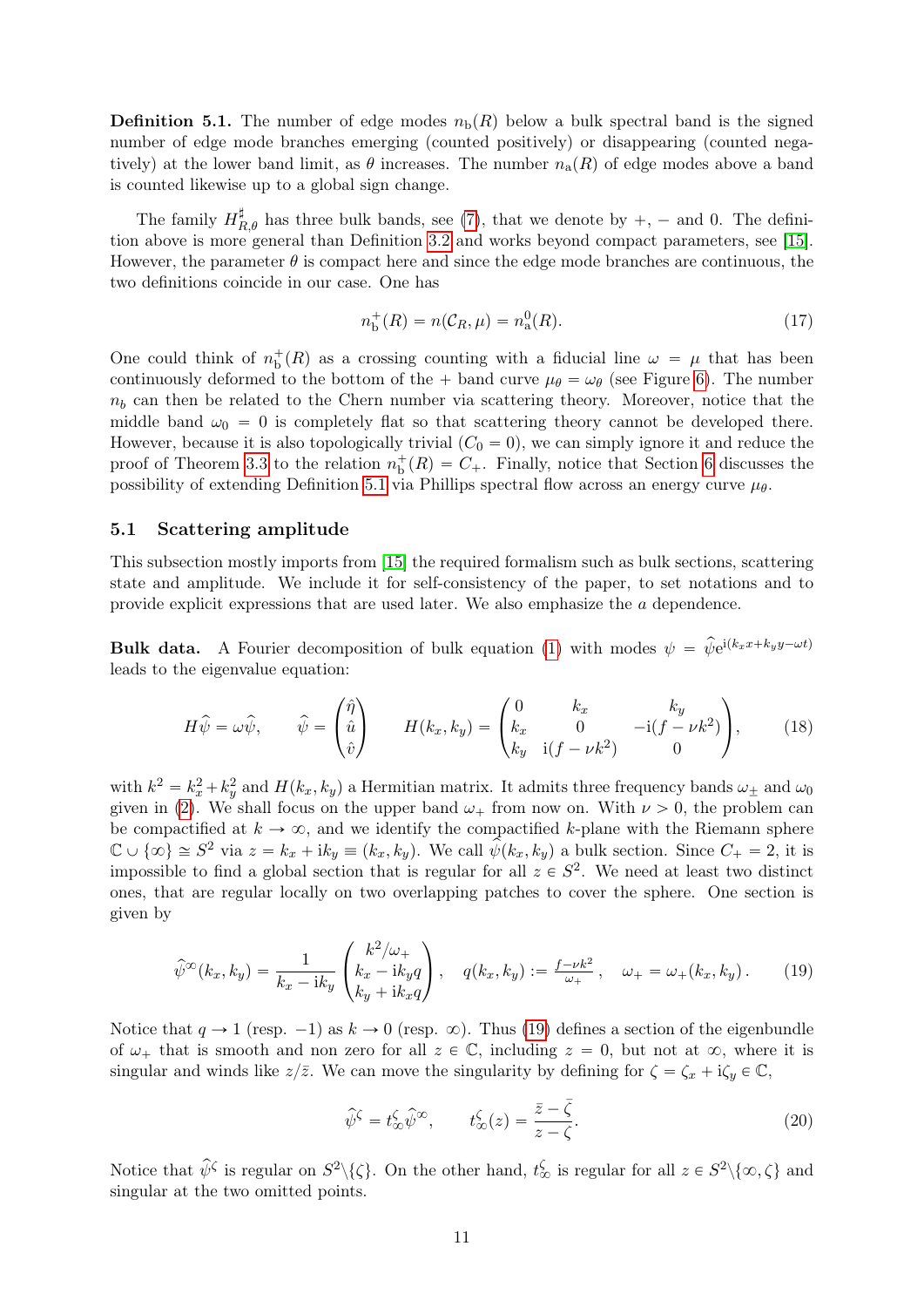**Scattering amplitude.** Back in the half-space, translation invariance is broken along  $y$ , so normal modes  $\psi = \hat{\psi}e^{i(k_x x + k_y y - \omega t)}$  are not solutions of the boundary problem, and  $k_y$  is not conserved. However for  $\kappa > 0$  we shall consider such modes with  $k_y = \kappa$  and  $k_y = -\kappa$  as outgoing and incoming plane waves with respect to the boundary. Such modes have the same frequency since  $\omega(k_x, \kappa) = \omega(k_x, -\kappa)$ . There are actually two other values of  $k_y$  with the same frequency, however they are purely imaginary and read

<span id="page-11-0"></span>
$$
\kappa_{\text{ev}/\text{div}}(k_x, \kappa) = \pm i \sqrt{\kappa^2 + 2k_x^2 + \frac{1 - 2\nu f}{\nu^2}} \in \pm i\mathbb{R}_+, \tag{21}
$$

When  $k_y = \kappa_{\text{ev}}$  the evanescent mode is exponentially decaying as  $y \to \infty$ , whereas the diverging mode for  $k_y = \kappa_{\rm div}$  diverges.

Remark 5.2. Another perspective is to look at the solutions of

$$
k_x^2 + k_y^2 + (f - \nu(k_x^2 + k_y^2))^2 = \omega^2
$$

for fixed  $k_x \in \mathbb{R}$  and  $\omega^2 > k_x^2 + (f - \nu k_x^2)^2$ . Such an equation has four solutions: two are real and two purely imaginary. It turns out that they can all be expressed in terms of the real positive one. If we call the latter  $\kappa > 0$  we recover the expressions above.

Let  $U_{\text{out}} \subset \mathbb{R}^2$  be an open subset, and let  $U_{\text{in}} \subset \mathbb{R}^2$  and  $U_{\text{ev}} \subset \mathbb{R} \times \mathbb{R}$  be the images under the maps  $(k_x, \kappa) \mapsto (k_x, -\kappa)$  and  $(k_x, \kappa) \mapsto (k_x, \kappa_{ev})$ . Consider bulk section  $\hat{\psi}_{\text{in}/\text{out}/\text{ev}}$  with momentum  $k_x$  and  $k_y = -\kappa$ ,  $\kappa$  and  $\kappa_{ev}$  for  $k_x, \kappa \in U_{\text{out}}$ . We assume the sections to be nonvanishing and regular on their respective domains, and that they are of amplitude one, namely  $\langle \psi_{\text{in}}(k_x, -\kappa), \psi_{\text{in}}(k_x, -\kappa) \rangle = 1$  and similarly for out and ev.

The scattering state is the linear combination

<span id="page-11-2"></span>
$$
\psi_s = \left(\hat{\psi}_{\text{in}}e^{-\mathrm{i}\kappa y} + S\hat{\psi}_{\text{out}}e^{\mathrm{i}\kappa y} + T\hat{\psi}_{\text{ev}}e^{\mathrm{i}\kappa_{\text{ev}}y}\right)e^{\mathrm{i}(k_x x - \omega t)}\tag{22}
$$

which satisfies the boundary condition [\(5\)](#page-3-1). It has well defined momentum  $k_x$  and frequency  $\omega = \omega_{+}(k_x, \kappa)$ . Such a state is uniquely defined up to multiples, and for any self-adjoint boundary condition, the quantity  $S(k_x, \kappa) \in U(1)$  is called the scattering amplitude, see [\[15\]](#page-19-10). It depends on the choice of bulk sections and on the boundary condition, so we shall rather write  $S(k_x, \kappa, a)$ .

**Explicit expression and properties.** For  $\kappa > 0$  we shall work with  $\zeta = i$  (any  $\zeta = i\zeta_y$  with  $\zeta_y > 0$  would fit) and

<span id="page-11-1"></span>
$$
\widehat{\psi}_{\rm in}(k_x, -\kappa) = \widehat{\psi}^{\zeta}(k_x, -\kappa), \qquad \widehat{\psi}_{\rm out}(k_x, \kappa) = \widehat{\psi}^{\zeta}(k_x, \kappa), \qquad \widehat{\psi}_{\rm ev}(k_x, \kappa_{\rm ev}) = \widehat{\psi}^{\infty}(k_x, \kappa_{\rm ev}) \tag{23}
$$

so that  $U_{\text{out}} = S^2 \setminus {\zeta}$ ,  $U_{\text{in}} = S^2 \setminus {\{-\zeta\}}$  and  $U_{\text{ev}} = S^2$ . In particular  $U_{\text{in}} \cup U_{\text{out}} = S^2$  and  $U_{\text{in}} \cap U_{\text{out}} = S^2 \setminus {\pm \zeta}.$  Also notice that  $\hat{\psi}_{\text{ev}}$  is regular for all  $(k_x, \kappa) \in S^2$  (yet it is not a global section on  $S^2$  because it has momentum  $k_x, \kappa_{ev} \neq k_x, \kappa$ ). Unless stated, we shall always work with this choice of sections to define S.

For  $\zeta \in S^2$  we write

$$
\widehat{\psi}^{\zeta} = \begin{pmatrix} \eta^{\zeta} \\ u^{\zeta} \\ v^{\zeta} \end{pmatrix},
$$

so that the boundary condition [\(5\)](#page-3-1) implies for the scattering state

$$
v^{\zeta}(-\kappa) + Sv^{\zeta}(\kappa) + Tv^{\infty}(\kappa_{\rm ev}) = 0
$$
\n(24)

$$
k_x u^{\zeta}(-\kappa) - a\kappa v^{\zeta}(-\kappa) + S(k_x u^{\zeta}(\kappa) + a\kappa v^{\zeta}(\kappa)) + T(k_x u^{\infty}(\kappa_{\text{ev}}) + a\kappa_{\text{ev}}v^{\infty}(\kappa_{\text{ev}})) = 0 \tag{25}
$$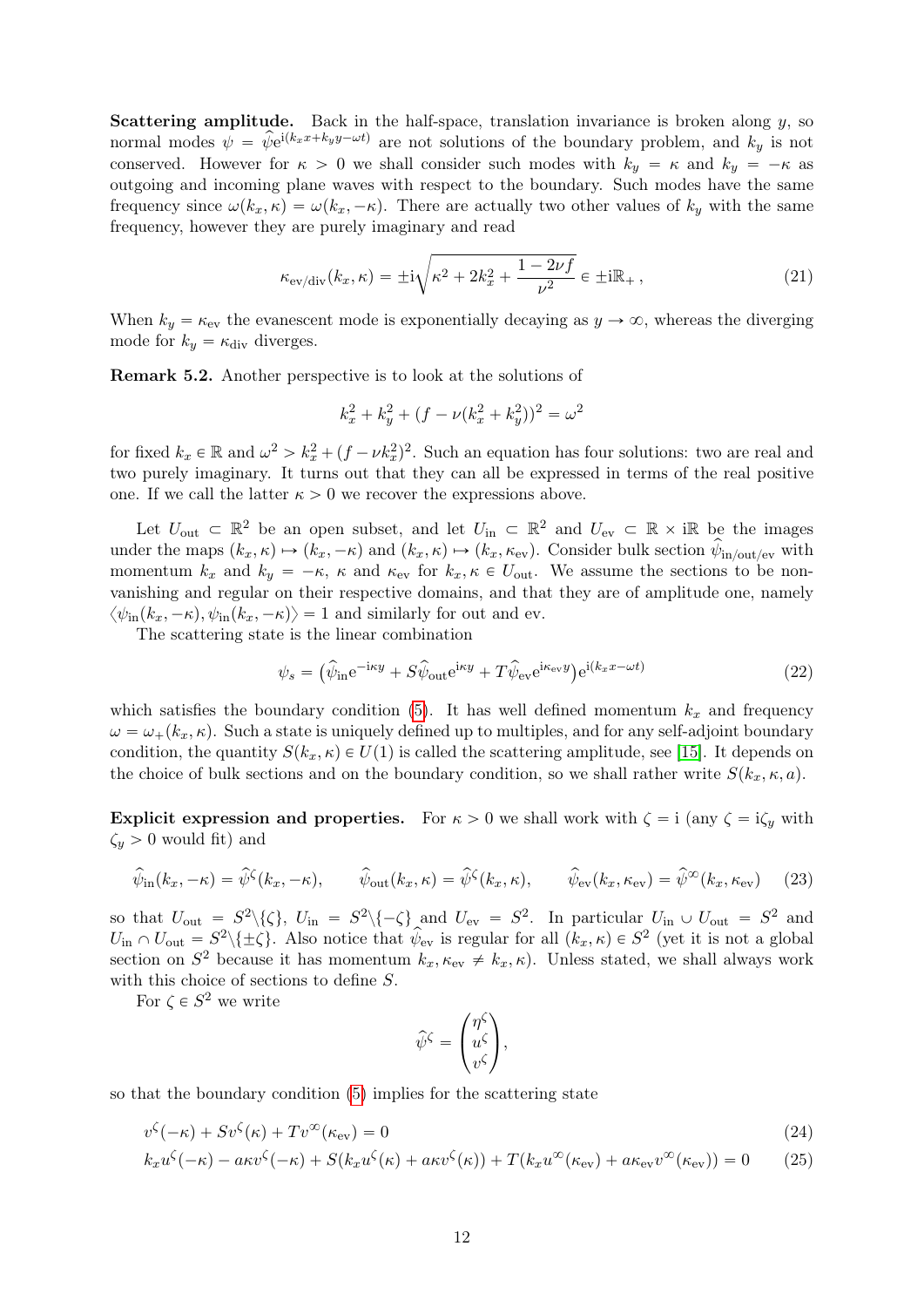where we omitted the  $k_x$  dependence, leading to

$$
S(k_x, \kappa, a) = -\frac{g(k_x, -\kappa, a)}{g(k_x, \kappa, a)},
$$

where

<span id="page-12-0"></span>
$$
g(k_x, \kappa, a) = \begin{vmatrix} k_x u^\zeta(k_x, \kappa) + a\kappa v^\zeta(k_x, \kappa) & k_x u^\infty(k_x, \kappa_{\rm ev}) + a\kappa_{\rm ev} v^\infty(k_x, \kappa_{\rm ev}) \\ v^\zeta(k_x, \kappa) & v^\infty(k_x, \kappa_{\rm ev}) \end{vmatrix} . \tag{26}
$$

Recall that  $\kappa_{ev}$  depends on  $k_x$ ,  $\kappa$ , see [\(21\)](#page-11-0). It was shown in [\[15\]](#page-19-10) that S is well-defined (in particular g is non-vanishing) as long as the boundary condition is self-adjoint and the sections  $\psi_{\rm in}$  and  $\psi_{\text{out}}$  are regular. Thus  $S(k_x, \kappa, a)$  is defined on

$$
D_S = \left(\mathbb{R} \times \mathbb{R}_+^* \times \mathbb{R}\right) \setminus \left( \left\{ (0, \kappa, 0) \, \middle| \, \kappa > 0 \right\} \cup \left\{ (0, \zeta_y, a) \, \middle| \, a \in \mathbb{R} \right\} \right)
$$

illustrated in Figure [5](#page-14-0) below. Moreover it is easy to see from its expression that  $S$  is smooth on the domain  $D<sub>S</sub>$ .

### 5.2 Number of edge modes and relative Levinson's theorem

In order to study a relevant scattering amplitude, consider the following curve for any  $\epsilon > 0$ 

$$
\mathcal{C}^{\epsilon}_{R} = \{ (k_x, \kappa, a) = (R \cos \theta, \epsilon, R \sin \theta) \mid \theta \in [-\pi, \pi] \}.
$$

<span id="page-12-1"></span>**Proposition 5.3.** For any  $\epsilon$  such that  $0 < \epsilon < \zeta_y$ , the scattering amplitude is well-defined and satisfies

$$
\lim_{\epsilon \to 0} \frac{1}{2\pi i} \int_{\mathcal{C}_R^{\epsilon}} S^{-1} dS = n_b^+(R).
$$

This is a consequence of the relative Levinson's theorem, see [\[15,](#page-19-10) Thm 13]. This general statement is true for any continuously parametrized compact domain, such as the loops  $C_R^{\epsilon}$ parametrized by  $\theta$ . As  $\kappa \to 0$  the scattering amplitude is computed near the bottom of the upper band, and feels the bound states below it. As  $\theta$  increases, it then counts the change in the number of bound states, that is the number of edge modes from the definition above. We illustrate it for specific values of  $R$  in Figure [4.](#page-13-0)

### 5.3 Scattering and Chern number

Here we consider a different curve in the parameter space. For  $0 < \delta < 1$ :

$$
\Gamma_{\delta,a_0} = \{ (k_x, \kappa, a) = (\delta \cos \alpha, \delta \sin \alpha + 1, a_0) \, | \, \alpha \in [-\pi, \pi] \}.
$$

This is a circle of radius  $\delta$  in the  $(k_x, \kappa)$  plane with  $\kappa > 0$ , centered around  $\zeta = (0, 1)$ . Any closed curve with that property would fit, in particular  $\delta$  is not necessarily small here. Then we have

**Proposition 5.4.** For any  $a_0 \neq 0$  and  $\delta > 0$ ,

$$
\frac{1}{2\pi i} \int_{\Gamma_{\delta,a_0}} S^{-1} dS = C_+
$$

where  $C_+$  is the Chern number of the upper band.

This is called the bulk-scattering correspondence, and is proved in [\[15,](#page-19-10) Thm 9]. The proof goes as follows. Pick a section  $\hat{\psi}_{in}$  on  $U_{in} \cap {\{\kappa < 0\}}$ . The boundary condition required in the definition of the scattering state naturally defines a scattering map  $S: \mathcal{E}_{k_x, -\kappa} \to \mathcal{E}_{k_x, \kappa}$  where  $\mathcal{E}_{k_x,\kappa}$  is the fiber above  $(k_x,\kappa)$ . Thus one naturally has the abstract section denoted by  $\psi_{\text{out}}$ , and given by  $\check{\psi}_{\text{out}}(k_x, \kappa) = \mathcal{S}\hat{\psi}_{\text{in}}(k_x, -\kappa)$ . On the other hand, according to [\(23\)](#page-11-1) and [\(22\)](#page-11-2) one uses a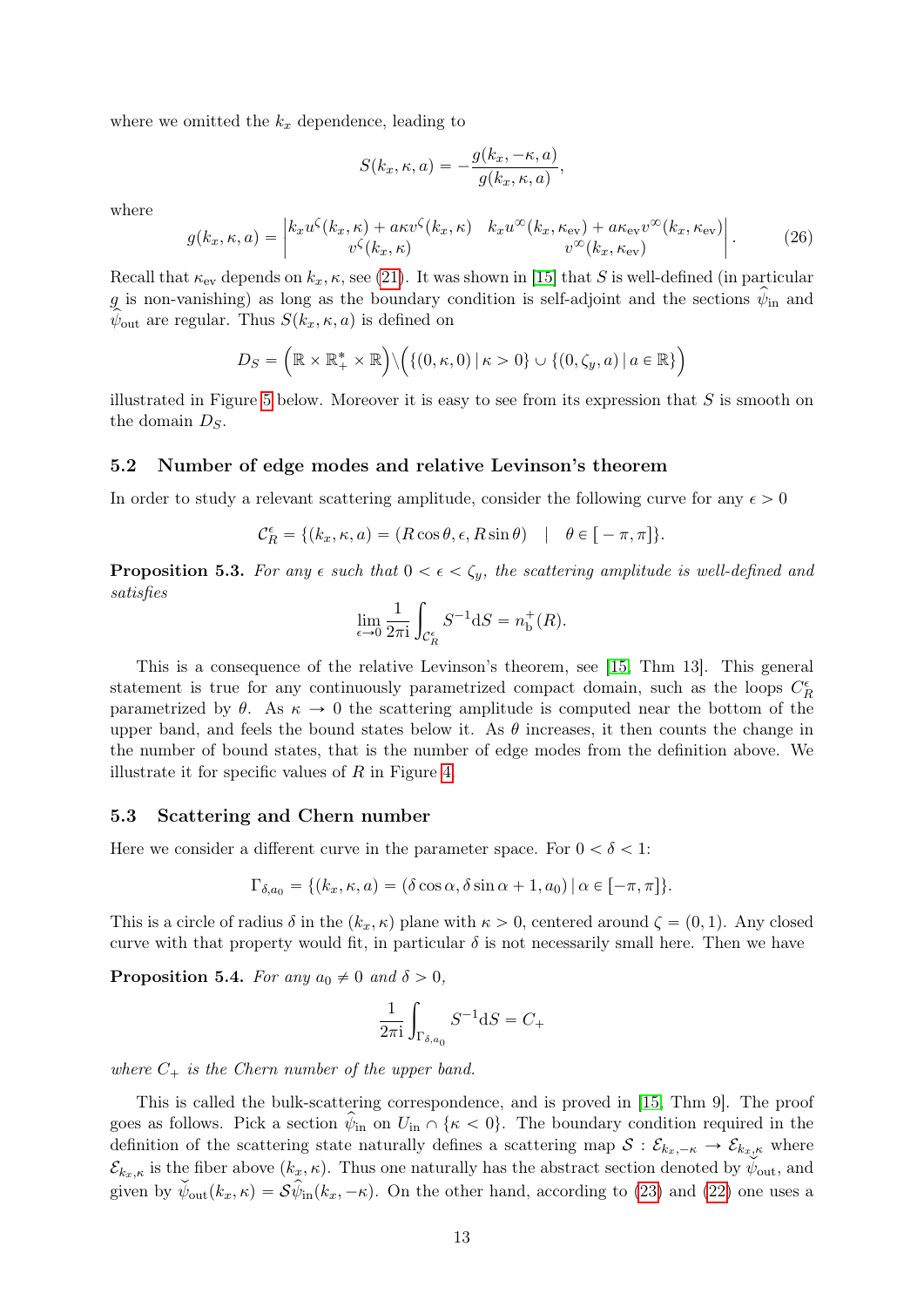

<span id="page-13-0"></span>Figure 4: Lower panel : spectrum of  $H_{R,\theta}^{\sharp}$  with respect to  $\theta$  for  $R = 1, 2$  and 4 respectively. Upper panel : argument of the scattering amplitude with respect to  $\theta$  for  $\epsilon = 0.05$ . The argument jumps precisely when an edge mode branch disappears or emerges from the upper bulk band. The total change of argument of S matches with the number of edge modes, that is always 2.

common reference section for in and out on  $U_{\text{in}} \cap U_{\text{out}}$ , namely  $\hat{\psi}_{\text{in}} = \hat{\psi}_{\text{out}}$  so that the abstract section is actually proportional to  $\hat{\psi}_{\text{in}}$ . Explicitly, we have  $\check{\psi}_{\text{out}}(k_x, \kappa) = S(k_x, \kappa, a)\hat{\psi}_{\text{in}}(k_x, -\kappa)$ . Thus  $S$  is nothing but a transition function between in and out sections. Consequently, if  $U_{\text{in}}$  and  $U_{\text{out}}$  cover  $S^2$  and if the loop  $\Gamma_{\delta,a_0}$  splits  $S^2$  with interior contained in  $U_{\text{in}}$  and exterior contained in  $U_{\text{out}}$ , then the winding of S along it is the Chern number. One can check that this is the case with the choice [\(23\)](#page-11-1) for S as long as  $\zeta$  is inside  $\Gamma_{\delta,a_0}$ .

### 5.4 The correspondence

The main claim in this section, together with the two propositions above, implies  $n_b^+(R) = C_+$ , and ends the proof of Theorem [3.3.](#page-5-0)

Proposition 5.5. The scattering amplitude S satisfies:

$$
\frac{1}{2\pi \mathrm{i}}\int_{\mathcal{C}_R^\epsilon} S^{-1}\mathrm{d} S = \frac{1}{2\pi \mathrm{i}}\int_{\Gamma_{\delta,a_0}} S^{-1}\mathrm{d} S
$$

for any  $\epsilon$  sufficiently small for the left hand side to be well defined.

Proof. The scattering amplitude is defined explicitly through [\(23\)](#page-11-1), which ensures that it is well defined and smooth for  $\kappa > 0$  and away from  $k_x = a = 0$  and  $k_x = 0, \kappa = \zeta_y$ . We summarize all that in the left panel of Figure [5.](#page-14-0)

Apart from the region where S is singular (red lines and  $\kappa \leq 0$ ), the curves can be continuously deformed leaving the winding numbers unchanged. Thus, without loss of generality, we can set  $a_0 = -1, \zeta_y = 1, \epsilon < 1$  and  $\delta < 1$ , and then deform  $\mathcal{C}_R^{\epsilon}$  to a square loop of center  $(0, \epsilon, 0)$ and length 1 in the plane  $\kappa = \epsilon$ , called C. Similarly, we deform  $\Gamma_{\delta,a_0}$  to a square loop of center  $(0, 1, -1)$  and length 1 in the plane  $a = -1$ , called Γ. Γ is the same loop but with reversed orientation. See the middle panel of Figure [5.](#page-14-0) Then we have

$$
\int_C S^{-1}dS - \int_\Gamma S^{-1}dS = \int_L S^{-1}dS
$$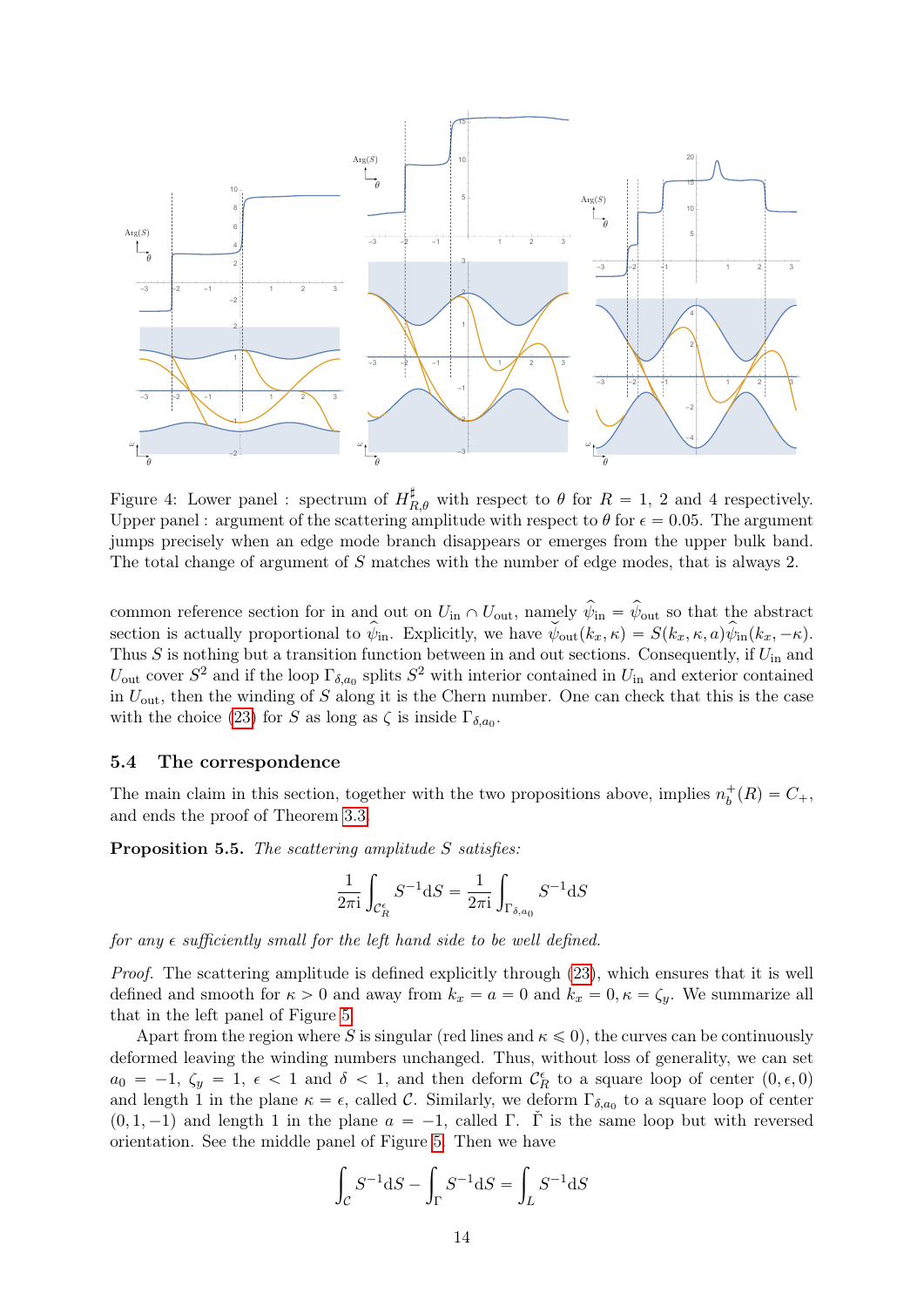

<span id="page-14-0"></span>Figure 5: The winding of S along  $\mathcal{C}_R^{\epsilon}$  tends to  $n_b^+(R)$ , and the winding along  $\Gamma_{\delta,a_0}$  gives the Chern number  $C_+$ . Up to some continuous deformation, the difference of such winding numbers is encoded in the one around the loop  $L$ , that turns out to be zero.

where L is a deformation of  $\mathcal{C} \cup \check{\Gamma}$  which lies in the half-plane  $\mathcal{P}$  defined by  $\kappa + a = 1, \kappa > 0$ (any half-plane of the form  $\lambda \kappa + a = \lambda, \kappa > 0$  for some  $\lambda > 0$  would actually fit). See the right panel of Figure [5.](#page-14-0) Thus the winding numbers of S along  $\mathcal{C}_R^{\epsilon}$  and  $\Gamma_{\delta,a_0}$  coincide if the winding of S along any loop in P around  $(0, 1, 0)$  vanishes. Consider for example for  $0 < \alpha < 1$ 

$$
\ell_{\alpha} = \{ (\alpha \cos(\theta), 1 - \alpha \sin(\theta), \alpha \sin(\theta)) \mid \theta \in [0, 2\pi] \},\
$$

which is homotopic to  $L$  in  $P$  up to orientation.

Now we expand [\(26\)](#page-12-0) on  $\ell$  near  $\alpha = 0$ . We use the fact that, for  $k_x = \alpha \cos(\theta)$  and  $k_y =$  $1 - \alpha \sin(\theta),$ 

$$
\lim_{\alpha \to 0} u^{\zeta} = \frac{f - \nu}{\sqrt{1 + (f - \nu)^2}} e^{2i\theta}, \qquad \lim_{\alpha \to 0} v^{\zeta} = i e^{2i\theta}.
$$

Moreover one has  $\kappa_{\rm ev} \rightarrow i$  $1 + \frac{1}{\nu^2}$  $rac{1}{\nu^2} - \frac{2f}{\nu}$  $\frac{2J}{\nu}$  and

$$
\lim_{\alpha \to 0} u^{\infty}(k_x, \kappa_{\text{ev}}) = \frac{1 - f\nu + \nu^2}{\nu \sqrt{1 + (f - \nu)^2}}, \qquad \lim_{\alpha \to 0} v^{\infty}(k_x, \kappa_{\text{ev}}) = i.
$$

Consequently, one has to the leading order in  $\alpha$ 

$$
g \sim -i\alpha e^{2i\theta} (A\cos\theta - (B+i)\sin(\theta))
$$

where  $A, B > 0$  are positive constant depending on f and v. We then perform a similar computation for g but flip  $\kappa \to -\kappa$  so that  $k_x = \alpha \cos(\theta)$  and  $k_y = -1 + \alpha \sin(\theta)$ . To leading order near  $\alpha = 0$  we get

$$
g \sim i\alpha (A\cos\theta - (B - i)\sin(\theta))
$$

Recalling that  $S(k_x, \kappa, a) = -\frac{g(k_x, -\kappa, a)}{g(k_x, \kappa, a)}$  we deduce

$$
\lim_{\alpha \to 0} S = e^{-2i\theta} \frac{A \cos \theta - (B - i) \sin(\theta)}{A \cos \theta - (B + i) \sin(\theta)}.
$$

Although this limit depends on  $\theta$ , it is easy to see that the winding number of the expression on the right hand side vanishes, and so does the winding of S along any  $\ell_{\alpha}$ , which ends the proof.  $\Box$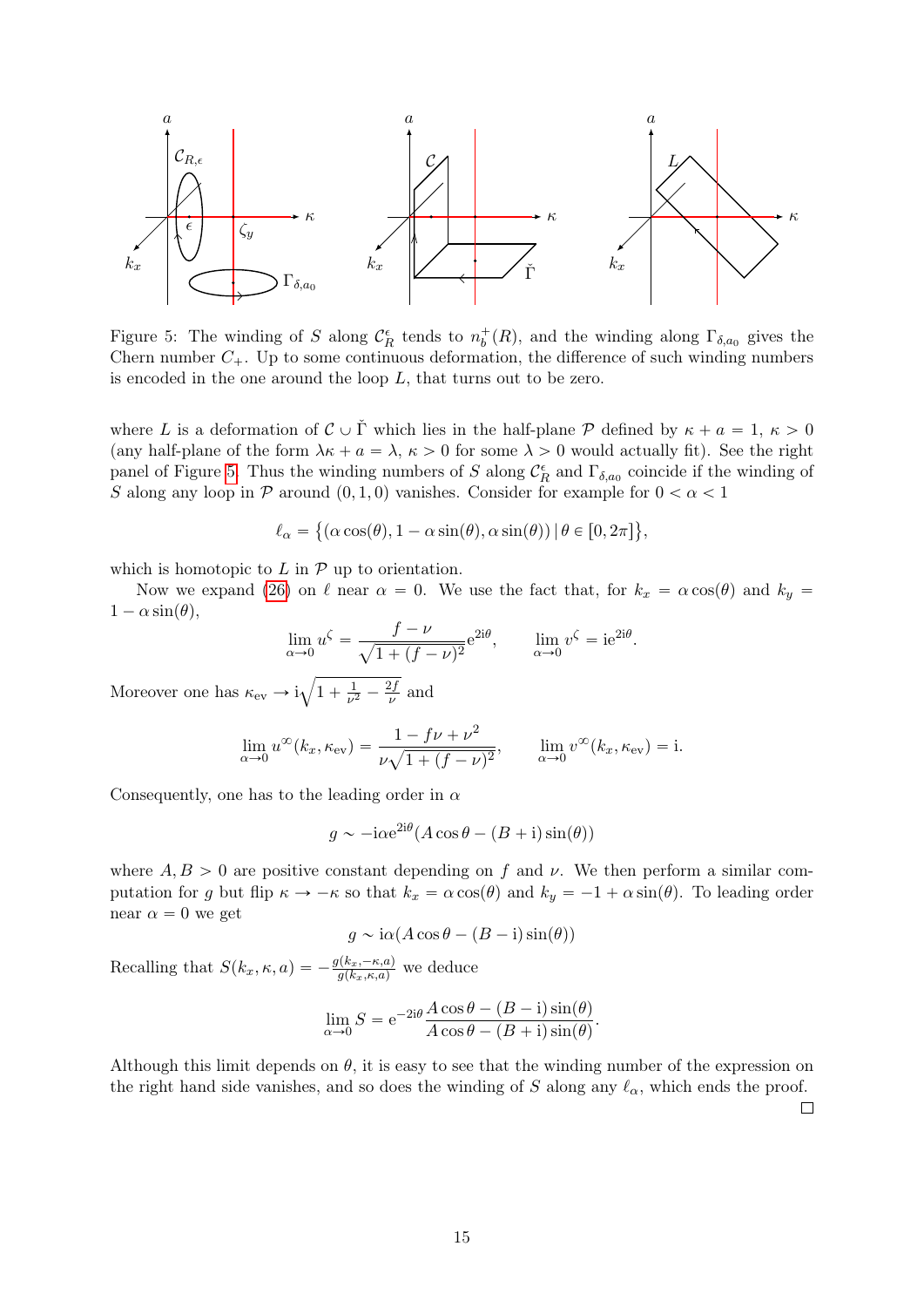### <span id="page-15-0"></span>6 Full spectral flow structure

As discussed in Section [3.4,](#page-5-2) the stability of the edge index requires a generalization of spectral flow from Definition [3.2](#page-4-3) to take into account pathological edge mode branches that may occur when perturbing the system.

Let  $\mathscr{F}^{\text{sa}}$  denote the space of self-adjoint (possibly unbounded) Fredholm operators, and equip it with the topology of norm-resolvent convergence. In what follows, the characteristic function on an interval  $[a, b] \subset \mathbb{R}$  is denoted  $\chi_{[a, b]}$ .

<span id="page-15-1"></span>**Proposition/Definition 6.1** ([\[22,](#page-19-15) [4\]](#page-18-8)). Let  $F: I = [0, 2\pi] \rightarrow \mathscr{F}^{\text{sa}}$  be a continuous path. There exists a partition of I,  $0 = \theta_0 < \theta_1 < \ldots < \theta_N = 2\pi$ , and corresponding  $a_i > 0, i = 1, \ldots, N$ , such that each subpath of spectral projections

$$
[\theta_{i-1}, \theta_i] \ni \theta \mapsto \chi_{[-a_i, a_i]}(F(\theta))
$$

is finite-rank and (norm-)continuous. For  $\theta \in [\theta_{i-1}, \theta_i]$ , write  $r_i^+(\theta) := \dim \chi_{[0, a_i]}(F(\theta))$ . The spectral flow  $F$  (across  $\theta$  energy) is defined to be

$$
Sf(F) \equiv Sf(\{F(\theta)\}_{\theta \in I}) := \sum_{i=1}^{N} r_i^+(\theta_i) - r_i^+(\theta_{i-1}).
$$
\n(27)

This integer is independent of the choices of partition and  $a_i$ , and is a homotopy invariant which is additive under concatenation of paths.



<span id="page-15-2"></span>Figure 6: The spectral flow across 0 energy is defined using any jagged cylinder (black dotted lines) of sub-intervals with no leaking of branches on the horizontal edges. It extends Definition [3.2](#page-4-3) to situations where the edge mode branches may behave pathologically. The same spectral flow is obtained across a fiducial curve (red dotted curve) lying slightly below the positive essential spectrum.

The above definition of spectral flow is illustrated in Figure [6.](#page-15-2) Along the  $i$ -th subpath, continuity of  $\chi_{[-a_i,a_i]}(F(\theta))$  ensures constancy of the rank, so that no "leakage" of eigenvalues occurs across the local upper/lower energy bounds  $\pm a_i$ . Then the spectral flow across 0 during this subpath is simply the net increase in the number of non-negative eigenvalues at the left endpoint  $\theta_{i-1}$  as compared to that at the right endpoint  $\theta_i$ . Summing up these local spectral flows gives the spectral flow along the full path.

Notice that any eigenvalues above/below  $\pm a_i$  are, by construction, irrelevant to the local spectral flows, so it does not matter that they might accumulate into the essential spectrum. Also, the transversality of eigenvalue curves across 0 is not required.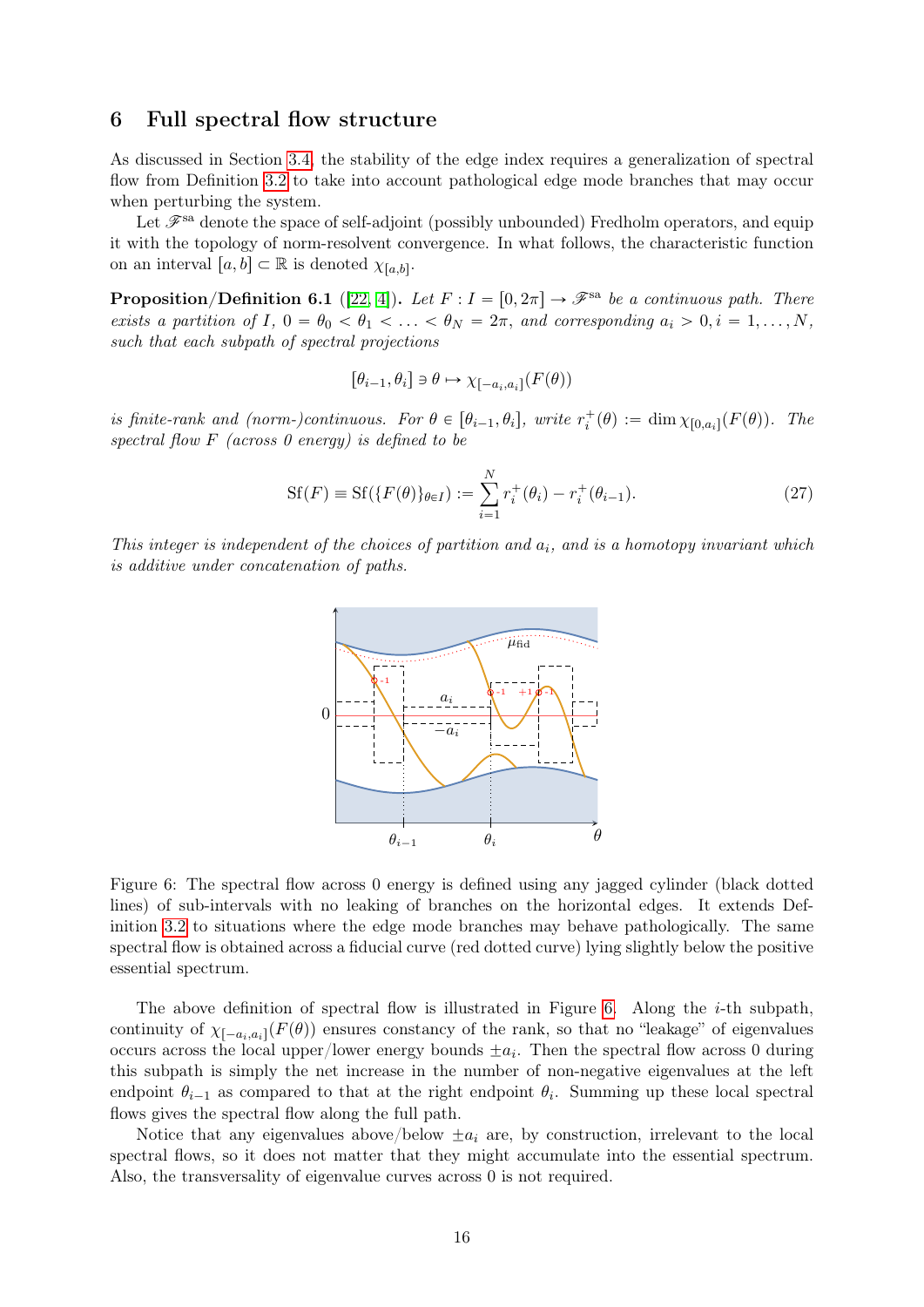### 6.1 Spectral flow across an energy curve

In Eq. [\(17\)](#page-10-2), we wrote that in the unperturbed model, the edge mode crossings can be taken with respect to a constant energy  $\mu$  in the bulk gap, or a fiducial energy curve  $\mu_{\text{fid}}$  slightly below/above the upper/flat bulk band. For the latter, a notion of emergence/disappearance from a bulk band is used (Definition [5.1\)](#page-10-0). For a perturbed model, these counts may become ill-defined, but their replacements by spectral flows a la Phillips are always well-defined.

Usually, for a path  $F : [0, 2\pi] \to \mathscr{F}^{\text{sa}}$ , the integer  $Sf(F)$  measures the net eigenvalue flow across the 0-energy reference curve. More generally, we may wish to adopt another continuous fiducial reference curve  $\mu_{\text{fid}} : [0, 2\pi] \to \mathbb{R}$  such that

$$
\mu_{\text{fid}}(\theta) \notin \sigma_{\text{ess}}(F(\theta)), \ \forall \theta \in [0, 2\pi],
$$

and consider the eigenvalue flow across  $\mu_{\text{fid}}$ , namely, the quantity  $Sf(F - \mu_{\text{fid}})$ .

The original path  $F$  may be considered as being homotopic to a concatenation of three continuous paths: (i) turning on  $\mu_{\text{fid}}$ , (ii)  $F - \mu_{\text{fid}}$ , (iii) turning off  $\mu_{\text{fid}}$ . Spectral flow is homotopy invariant and additive under concatenation of paths. This means that we have

$$
Sf(F) = Sf (\{F(0) - t\mu_{\text{fid}}(0)\}_{t \in [0,1]}) + Sf (F - \mu_{\text{fid}}) + Sf (\{F(2\pi) - \mu_{\text{fid}}(2\pi) + t\mu_{\text{fid}}(2\pi)\}_{t \in [0,1]})
$$
  
= 
$$
-\#_{[0,\mu_{\text{fid}}(0))}F(0) + Sf (F - \mu_{\text{fid}}) + \#_{[0,\mu_{\text{fid}}(2\pi))}F(2\pi).
$$
 (28)

Here,  $\#_{[0,\lambda)}$  denotes the number of eigenvalues lying in the energy interval  $[0, \lambda)$ , counted with multiplicity. From Eq. [\(28\)](#page-16-0), we deduce that for an operator loop,  $F(0) = F(2\pi)$ , the spectral flow is independent of the choice of reference energy loop (with  $\mu_{\text{fid}}(0) = \mu_{\text{fid}}(2\pi)$ ),

<span id="page-16-3"></span><span id="page-16-0"></span>
$$
Sf(F) = Sf(F - \mu_{\text{fid}}),\tag{29}
$$

generalizing Eq. [\(17\)](#page-10-2).

#### 6.1.1 Relation to (e)merging events at bulk-band edges

In Definition [6.1](#page-15-1) of spectral flow of an operator loop, we use a partition by  $\theta_i \in [0, 2\pi]$  and local energy bounds  $\pm a_i$  for the *i*-th subpath. The union of the rectangles  $[\theta_{i-1}, \theta_i] \times [-a_i, a_i]$  over  $i = 1, \ldots N$  is a jagged cylinder with jagged upper (horizontal) boundary across which no leakage of eigenvalues occurs, see Figure [6.](#page-15-2)

Write  $\Lambda(\theta)$  for the bottom of the positive essential spectrum of  $F(\theta)$ . We pick the fiducial reference energy curve  $\mu_{\text{fid}}$  to lie slightly below  $\Lambda$  and above the jagged boundary (Figure [6\)](#page-15-2). Suppose, in addition, that the discrete spectrum of  $F(\theta)$  is finite for all  $\theta$  (this is satisfied in our unperturbed model). Since at each  $\theta_i$ ,  $i = 0, \ldots, N$ , there is a maximal eigenvalue below the positive essential spectrum (no accumulation occurs), we may furthermore arrange for  $\mu_{\text{fid}}$  to be large enough so that

<span id="page-16-2"></span><span id="page-16-1"></span>
$$
\#_{\left[\mu_{\text{fid}}(\theta_i), \Lambda(\theta_i)\right)} = 0, \qquad i = 0, \dots, N. \tag{30}
$$

Compare, for the *i*-th subpath, the spectral flow across  $\mu_{\text{fid}}$  with the spectral flow across  $a_i$ . By construction, the latter vanishes ("no leakage"). We deduce, in the same way as Eq. [\(28\)](#page-16-0), that

$$
Sf(\{F(\theta) - \mu_{\text{fid}}(\theta)\}_{\theta \in [\theta_{i-1}, \theta_i]}) = \#_{[a_i, \mu_{\text{fid}}(\theta_{i-1}))} F(\theta_{i-1}) - \#_{[a_i, \mu_{\text{fid}}(\theta_i))} F(\theta_i)
$$
(31)  

$$
= \#_{[a_i, \Lambda(\theta_{i-1}))} F(\theta_{i-1}) - \#_{[a_i, \Lambda(\theta_i))} F(\theta_i),
$$

with the last equality due to Eq.  $(30)$ . Thus the *i*-th local spectral flow is simply the change in the number of bound states lying between  $a_i$  and  $\Lambda$ . Up to a sign, this is Definition [5.1](#page-10-0) applied to the i-th subpath, for which a relative Levinson's theorem like Proposition [5.3](#page-12-1) applies. The full spectral flow of  $F$  is then the sum of such local changes in the bound state count.

Notice that we cannot generally count the bound states starting from a single global energy level a for the entire loop — this would entail a global "no leakage" condition across  $a$ , and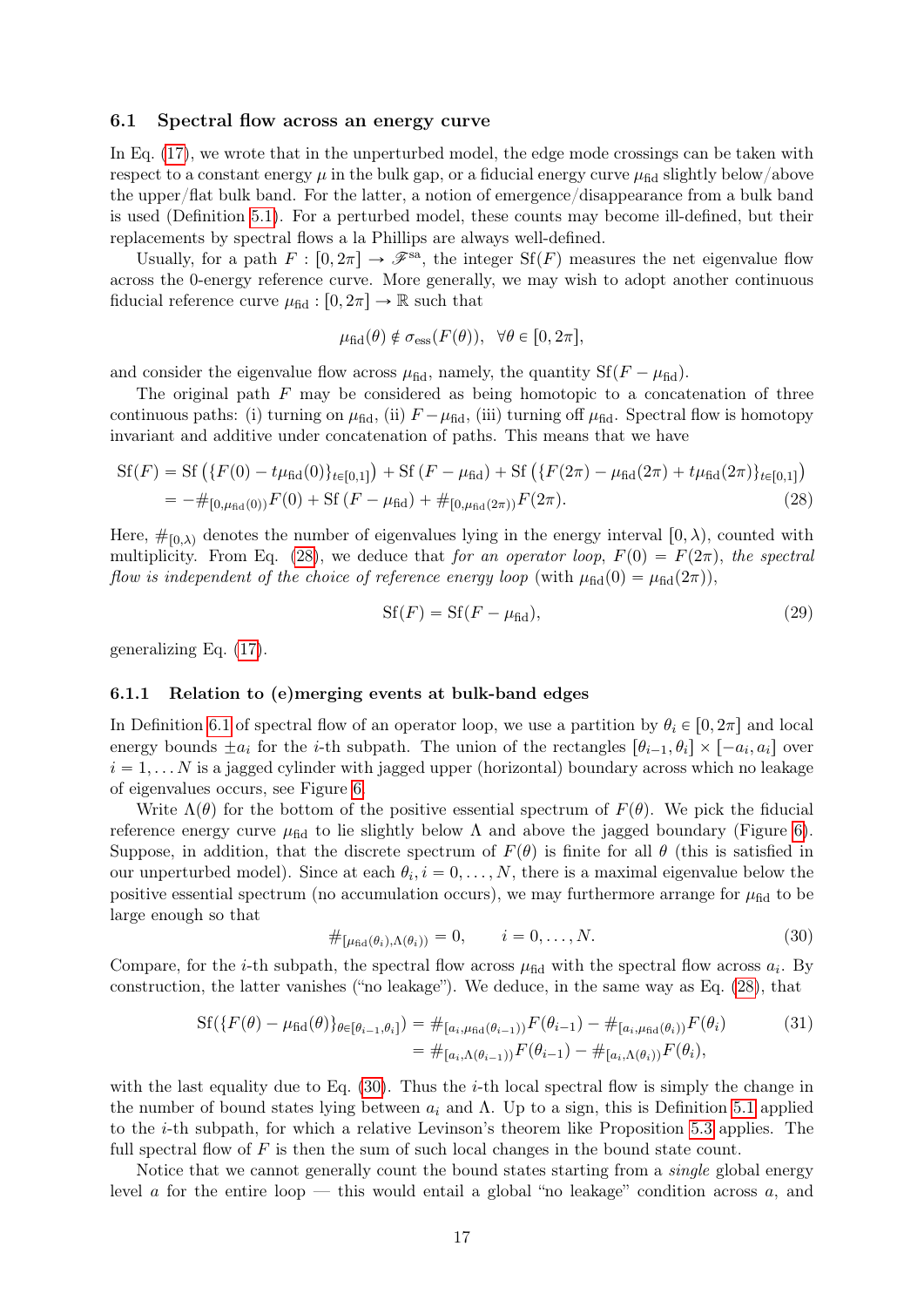therefore no spectral flow at all. The point is that bound states are allowed to disappear into or emerge from a lower band of essential spectrum (a lower-lying bulk band). In contrast, for more usual applications of original Levinson's theorem to bounded-below operators, there does exist some global lower energy bound  $\alpha$  which is never breached by the bound states.

Remark 6.2. If accumulation of eigenvalues occurs, we have to count the (change in the) number of states lying below a fiducial energy slightly smaller than the essential spectrum, as in Eq. [\(31\)](#page-16-2).

### 6.2 Spectral flow structure of shallow-water wave model

The scattering theory analysis of [\[15\]](#page-19-10) and Section [5](#page-9-0) show that

$$
\sigma_{\rm ess}(H^{\sharp}(k_x,a)) = \sigma(H(k_x)) = (-\infty, -\sqrt{k_x^2 + (f - \nu k_x^2)^2}] \cup \{0\} \cup [\sqrt{k_x^2 + (f - \nu k_x^2)^2}, \infty).
$$

Thus  $H^{\sharp}(k_x, a)$  has a negative essential spectral gap, and a positive essential spectral gap.

Theorem [3.1](#page-3-2) on the continuity of the parametrization  $(k_x, a) \mapsto H^{\sharp}(k_x, a)$  means that the spectral flow along any path  $I \to C$ , across any continuous energy curve  $\mu_{\text{fid}}$  in the positive essential spectral gap, is well-defined. In the case of a loop in  $\check{C}$ , the choice of reference energy loop  $\mu_{\text{fid}}$  is immaterial (Eq. [\(29\)](#page-16-3)), and the following definition is meaningful.

**Definition 6.3.** Let  $\ell : I \to \mathring{C}$  be any continuous loop. We define

$$
\mathrm{Sf}^+(\ell) := \mathrm{Sf}\left( \left\{ (H^{\sharp} - \mu_{\text{fid}})(\ell(\theta)) \right\}_{\theta \in I} \right),
$$

where  $\mu_{\text{fid}} \equiv \mu_{\text{fid}}(\cdot)$  is any continuous fiducial energy function valued in the positive essential spectral gap of  $H^{\sharp}(\cdot)$ . This assignment of integers  $Sf^+(\ell)$  to each loop  $\ell$  in  $\dot{C}$  is called the spectral flow structure of the shallow-water wave model on the half-plane.

The spectral flow only depends on the homotopy class of  $\ell$ , so Sf<sup>+</sup> descends to a group homomorphism

$$
Sf^+(\pi_1(\mathring{C})) \to \mathbb{Z},
$$

and it is enough to work this out for a set of generators of  $\pi_1(\check{C})$ . It is easy to see that  $\pi_1(\check{C}) \cong F_2$ , the free group on two generators, since  $\mathring{C}$  is homotopy equivalent to a wedge of two circles. Thus the generating loops in  $\check{C}$  can be taken to be a loop  $\ell_+$  at any fixed  $k_x > 0$ , together with a loop  $\ell_{-}$  at any fixed  $k'_x < 0$ , oriented along increasing a (Figure [2\)](#page-4-0).

There now appears to be two independent edge topological invariants,  $Sf^+(\ell_+)$  and  $Sf^+(\ell_-)$ , whereas there is only one bulk Chern number. Actually, we have the following relationship:

<span id="page-17-1"></span>**Proposition 6.4.** Let  $\ell_+ : I \to \mathring{C}$  be the loop at some constant  $k_x \geq 0$ , parametrized by increasing  $a \in \mathbb{R} \cup \{\infty\}$ . Then  $Sf^+(\ell_+) = -Sf^+(\ell_-)$ .

*Proof.* For  $0 \le t \le 1$ , consider the self-adjoint operators

$$
H^{\sharp}(k_x, a; t) := \begin{pmatrix} 0 & tk_x & -\mathrm{i} \frac{d}{dy} \\ tk_x & 0 & -\mathrm{i} (f - \nu(k_x^2 - \frac{d^2}{dy^2})) \\ -\mathrm{i} \frac{d}{dy} & \mathrm{i} (f - \nu(k_x^2 - \frac{d^2}{dy^2})) & 0 \end{pmatrix}, \text{ subject to (5)},
$$

which at  $t = 1$  are just the half-line operators  $H^{\sharp}(k_x, a)$  that we have been studying. Fix some  $\text{large } \tilde{k}_x > \sqrt{f/\nu}, \text{ then the positive essential spectral gap of } H^\sharp(\pm \tilde{k}_x, a; t) \text{ is } (0, \sqrt{t^2 \tilde{k}_x^2 + (f - \nu \tilde{k}_x^2)^2})$ and remains open as t is decreased from 1 to 0. We shall take  $\mu_{\text{fid}}$  to be some small constant positive number  $\mu$  (say  $\mu = f/2$ ) which stays in this gap. We can compute Sf<sup>+</sup>( $\ell_{\pm}$ ) as the spectral flow along the loop at  $\pm \tilde{k}_x$  (due to homotopy invariance),

<span id="page-17-0"></span>
$$
\mathrm{Sf}^+(\ell_\pm) = \mathrm{Sf}\left(a \mapsto (H^\sharp(\pm \tilde{k}_x, a; t=1) - \mu)\right) \stackrel{t \to 0}{=} \mathrm{Sf}\left(a \mapsto (H^\sharp(\pm \tilde{k}_x, a; t=0) - \mu)\right). \tag{32}
$$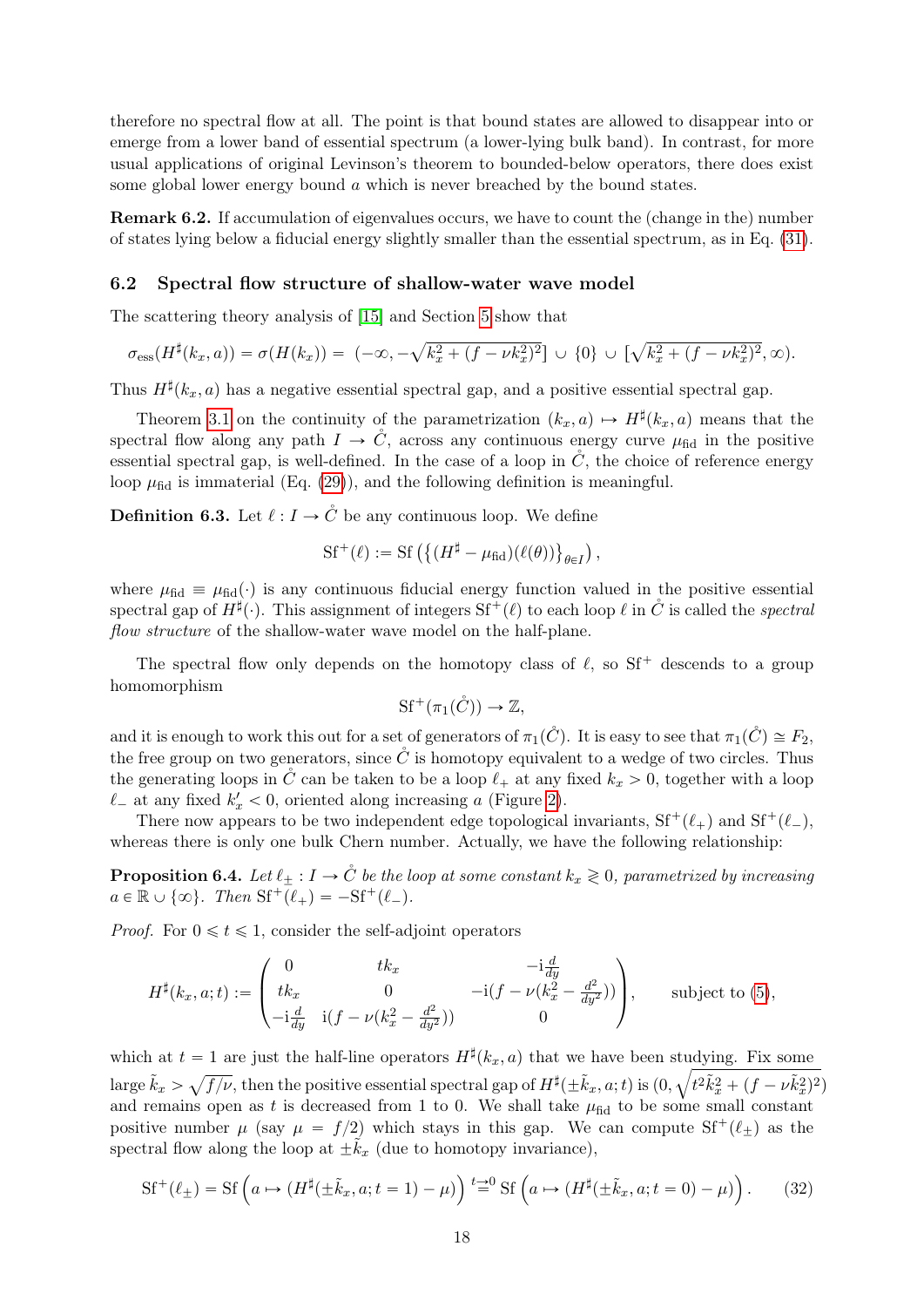Now observe that  $H^{\sharp}(\tilde{k}_x, a; 0)$  and  $H^{\sharp}(-\tilde{k}_x, a; 0)$  are the same operators, except that the former is subject to boundary condition  $a/\tilde{k}_x$  whereas the latter is subject to  $a/(-\tilde{k}_x) = (-a)/\tilde{k}_x$ , i.e., the loop parameter a is swapped for  $-a$ . Therefore, the right side of Eq. [\(32\)](#page-17-0) acquires a sign change when  $\ell_+$  is changed to  $\ell_-$ , giving the desired result.  $\Box$ 

The proof of Proposition [3.6](#page-6-4) is now straightforward. The anticlockwise loop  $\ell_0$  encircling the singularity  $(0,0)$  is (homotopy equivalent to) the concatenation of  $\ell_+$  and  $\ell_{-}^{\text{op}},$  where  $(\cdot)^{\text{op}}$ denotes orientation reversal. Thus

$$
Sf^+(\ell_0)=Sf^+(\ell_+)+Sf^+(\ell_-^{\rm op})=Sf^+(\ell_+)-Sf^+(\ell_-)=2\,Sf^+(\ell_+),
$$

where the last equality follows from Prop. [6.4.](#page-17-1) In Corollary [3.4,](#page-5-1) we saw that the spectral flow around the singularity is minus the Chern number of the upper bulk band,  $Sf^+(\ell_0) = -C_+ = -2$ .

**Remark 6.5.** We can similarly define  $Sf^-$  as the spectral flow structure across energy curves in the lower essential spectral gap. The lower bulk band has Chern number  $C_- = -2$ , and the bound state counting above this band via Levinson's theorem needs a sign change. Overall, the conclusion is that  $Sf^- = Sf^+$ .

Remark 6.6. In the 3D Weyl semimetal setting from [\[31\]](#page-20-1), one encounters a singularity in the 2D boundary momentum space parameter due to a closing of the essential spectral gap at the projected Weyl point, leading to a loss of the Fredholm condition there. This singularity does not involve the boundary condition, so the Fermi arcs as determined by the spectral flows are present whatever the boundary condition. A peculiar feature of the shallow-water model is that the parameter space singularity is not due to gap closing, but rather a loss of self-adjointness.

# References

- <span id="page-18-0"></span>[1] Avila, J.C., Schulz-Baldes, H., and Villegas-Blas, C. (2013) Topological invariants of edge states for periodic two-dimensional models. Math. Phys. Anal. Geom.  $16(2)$  137–170
- <span id="page-18-1"></span>[2] Avron, J.E., Seiler, R., and Simon, B. (1994) Charge deficiency, charge transport and *comparison of dimensions.* Commun. Math. Phys.  $159(2)$  399–422
- <span id="page-18-2"></span>[3] Bellissard, J., van Elst, A., and Schulz-Baldes, H. (1994). The noncommutative geometry of the quantum Hall effect. J. Math. Phys.  $35(10)$  5373–5451
- <span id="page-18-8"></span>[4] Booss-Bavnbek, B., Lesch, M., and Phillips, J. (2005) Unbounded Fredholm Operators and Spectral Flow. Canad. J. Math. 57(2) 225–250
- <span id="page-18-4"></span>[5] Bourne, C., and Rennie, A. (2018) Chern numbers, localisation and the bulk-edge correspondence for continuous models of topological phases. Math. Phys. Anal. Geom.  $21(3)$ 16
- <span id="page-18-6"></span>[6] Braverman, M. (2019) Spectral flows of Toeplitz operators and bulk-edge correspondence. Lett. Math. Phys. 109(10) 2271–2289
- <span id="page-18-7"></span>[7] Carey. A.L., and Thiang, G.C. (2021) The Fermi gerbe of Weyl semimetals. Lett. Math. Phys. 111 72
- <span id="page-18-3"></span>[8] Combes, J.M., and Germinet, F. (2005) Edge and impurity effects on quantization of Hall currents. Commun. Math. Phys.  $256(1)$  159–180
- <span id="page-18-5"></span>[9] Delplace, P., Marston, J.B., and Venaille, A. (2017) Topological origin of equatorial waves. Science 358(6366) 1075–1077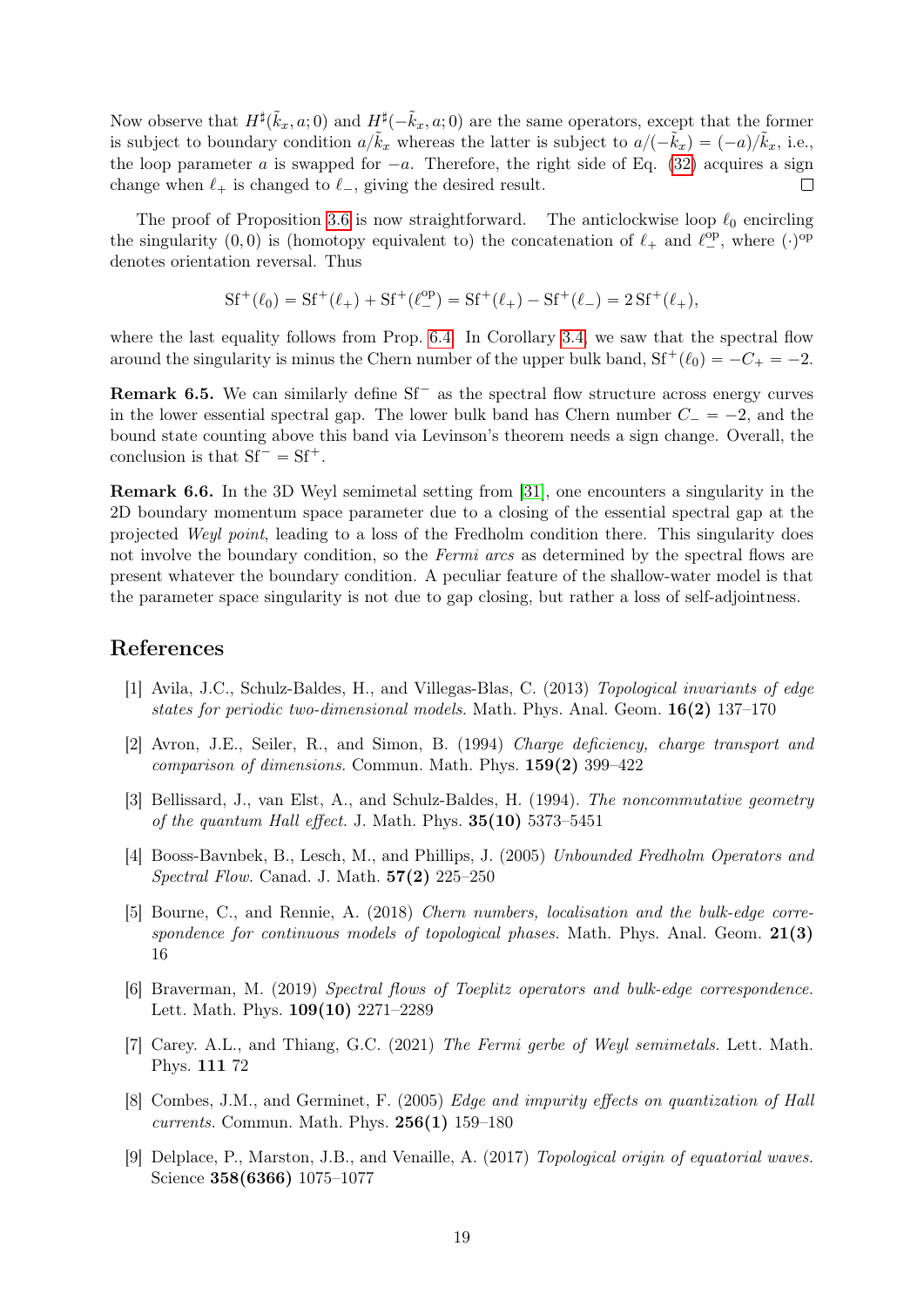- <span id="page-19-8"></span>[10] De Nittis, G., and Lein, M. (2019) Symmetry classification of topological photonic crystals. Adv. Theor. Math. Phys. 23(6) 1467–1531
- <span id="page-19-11"></span>[11] De Nittis, G., and Schulz-Baldes, H. (2016) Spectral flows associated to flux tubes. Ann. Henri Poincaré 17 1–35
- <span id="page-19-6"></span>[12] Drouot, A. (2019) The bulk-edge correspondence for continuous honeycomb lattices. Commun. Partial Differ. Equ. 44(12) 1406-1430
- <span id="page-19-5"></span>[13] Essin, A.M., and Gurarie, V. (2011) Bulk-boundary correspondence of topological insulators from their Green's functions. Phys. Rev. B 84 125132
- <span id="page-19-12"></span>[14] Gomi, K. (2022) Homological bulk-edge correspondence for Weyl semimetals. Prog. Theor. Exp. Phys. 2022 04A106
- <span id="page-19-10"></span>[15] Graf, G.M., Jud, H., and Tauber, C. (2021) Topology in shallow-water waves: a violation of bulk-edge correspondence. Commun. Math. Phys. 383(2) 731–761
- <span id="page-19-3"></span>[16] Graf, G.M., and Porta, M. (2013) Bulk-edge correspondence for two-dimensional topological *insulators.* Commun. Math. Phys.  $324(3)$  851–895
- <span id="page-19-0"></span>[17] Halperin, B.I. (1982) Quantized Hall conductance, current-carrying edge states, and the existence of extended states in a two-dimensional disordered potential. Phys. Rev.  $B 25(4)$ 2185
- <span id="page-19-1"></span>[18] Hatsugai, Y. (1993) Chern number and edge states in the integer quantum Hall effect. Phys. Rev. Lett. 71(22) 3697
- [19] Kellendonk, J., and Schulz-Baldes, H. (2004) Quantization of edge currents for continuous magnetic operators. J. Funct. Anal.  $209(2)$  388–413
- <span id="page-19-13"></span>[20] Laughlin, R.B. (1981) Quantized Hall conductivity in two dimensions. Phys. Rev. B 23(10) 5632
- <span id="page-19-14"></span>[21] Niu, Q., Thouless, D. J., and Wu, Y. S. (1985) Quantized Hall conductance as a topological invariant. Phys. Rev. B 31(6) 3372
- <span id="page-19-15"></span>[22] Phillips, J. (1996) Self-adjoint Fredholm operators and spectral flow. Canad. Math. Bull. 39 460–467
- <span id="page-19-17"></span>[23] Reed, M., and Simon, B. (1980) Methods of Modern Mathematical Physics. Vol. I: Functional Analysis. Acad. Press (San Diego)
- <span id="page-19-16"></span>[24] Reed, M., and Simon, B. (1975) Methods of Modern Mathematical Physics. Vol. II: Fourier analysis, self-adjointness. Acad. Press (San Diego)
- <span id="page-19-4"></span>[25] Prodan, E., and Schulz-Baldes, H. (2016) Bulk and boundary invariants for complex topological insulators. From K-theory to physics. Math. Phys. Stud., Springer
- <span id="page-19-9"></span>[26] Peri, V., Serra-Garcia, M., Ilan, R., and Huber, S.D. (2019) Axial-field-induced chiral channels in an acoustic Weyl system. Nat. Phys. 15(4) 357
- <span id="page-19-7"></span>[27] Raghu, S., and Haldane, F.D.M. (2008) Analogs of quantum-Hall-effect edge states in photonic crystals. Phys. Rev. A 78(3) 033834
- <span id="page-19-2"></span>[28] Schulz-Baldes, H., Kellendonk, J., and Richter, T. (2000) Simultaneous quantization of edge and bulk Hall conductivity. J. Phys. A: Math. Gen. 33(2) L27